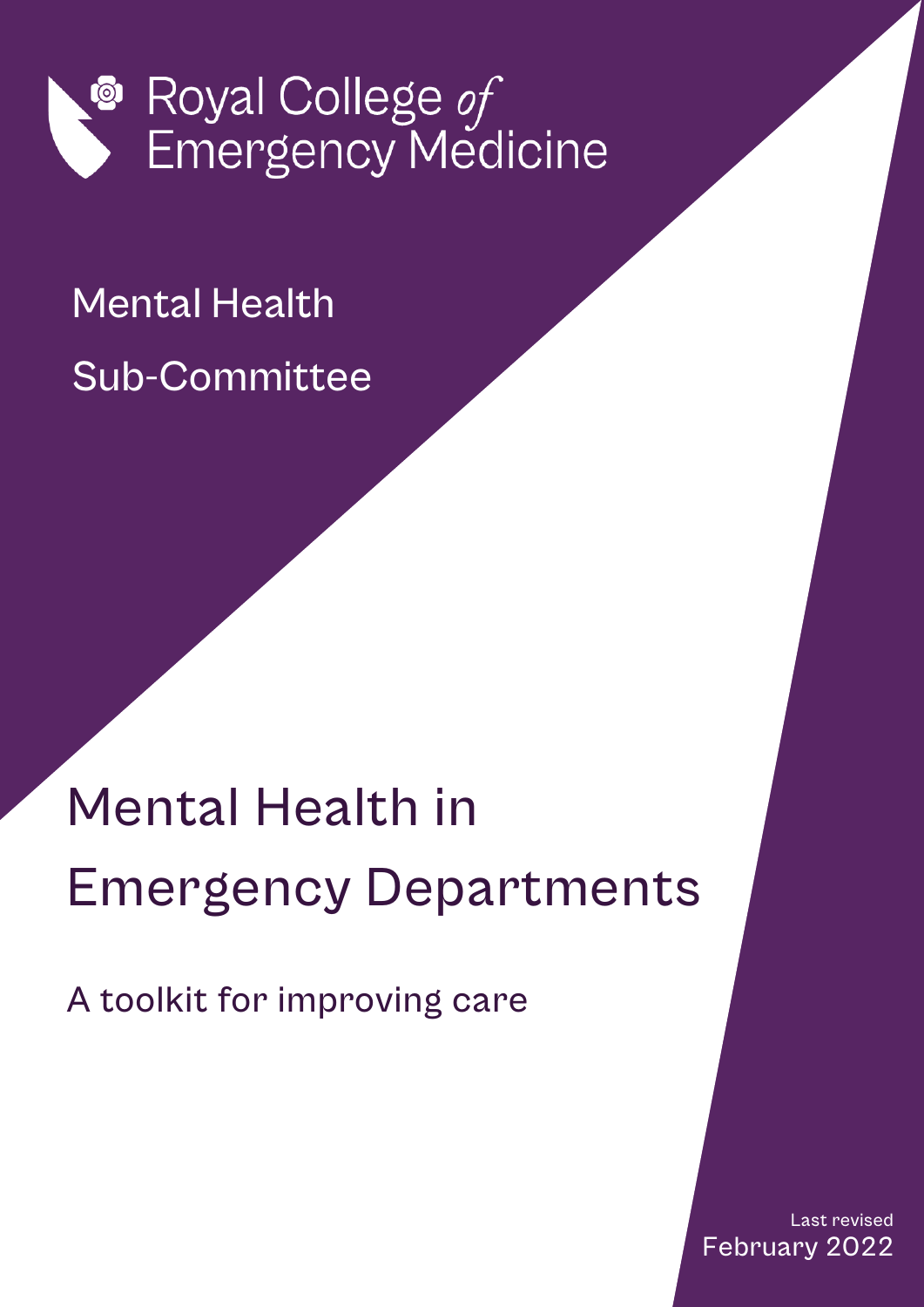## The Core Principle of Mental Health in the Emergency Department

**A patient presenting to ED with either a physical or mental health need should have access to ED staff that understand and can address their condition, and access to appropriate specialist services, regardless of their postcode, GP, or time of arrival.**

## <span id="page-1-1"></span>Introduction

Most of us who treat patients with mental health problems coming to the Emergency Department in crisis will be aware that timely and quality treatment remain difficult to deliver. There has been a welcomed national focus on crisis care with the Mental Health Crisis Care Concordat, and investment is starting to follow with the commitment to provide core 24 Liaison Psychiatry services in 70% acute hospitals in England and Wales by 2023/4.

Attendance from patients in mental health crisis continue to rise. National hospital episode statistics 2017-18 data showed an increase in mental health attendances by [1](#page-1-0)33% between 2009/10 and 2017/18. <sup>1</sup>

We owe it to our patients to work to improve care both by our ED staff and to push for better mental health care services in and out of hours.

We hope that this toolkit will equip and inspire Emergency Departments and Liaison services to fight for better services as well as improve the quality of our own ED care.

Certainmon

**Kate Swires-Hennessy Catherine Hayhurst**

With input from the Mental Health Committee and the Quality in Emergency Care Committee.

<span id="page-1-0"></span>With thanks and acknowledgement to Anne Hicks, previous RCEM Mental Health lead and author of the original toolkit.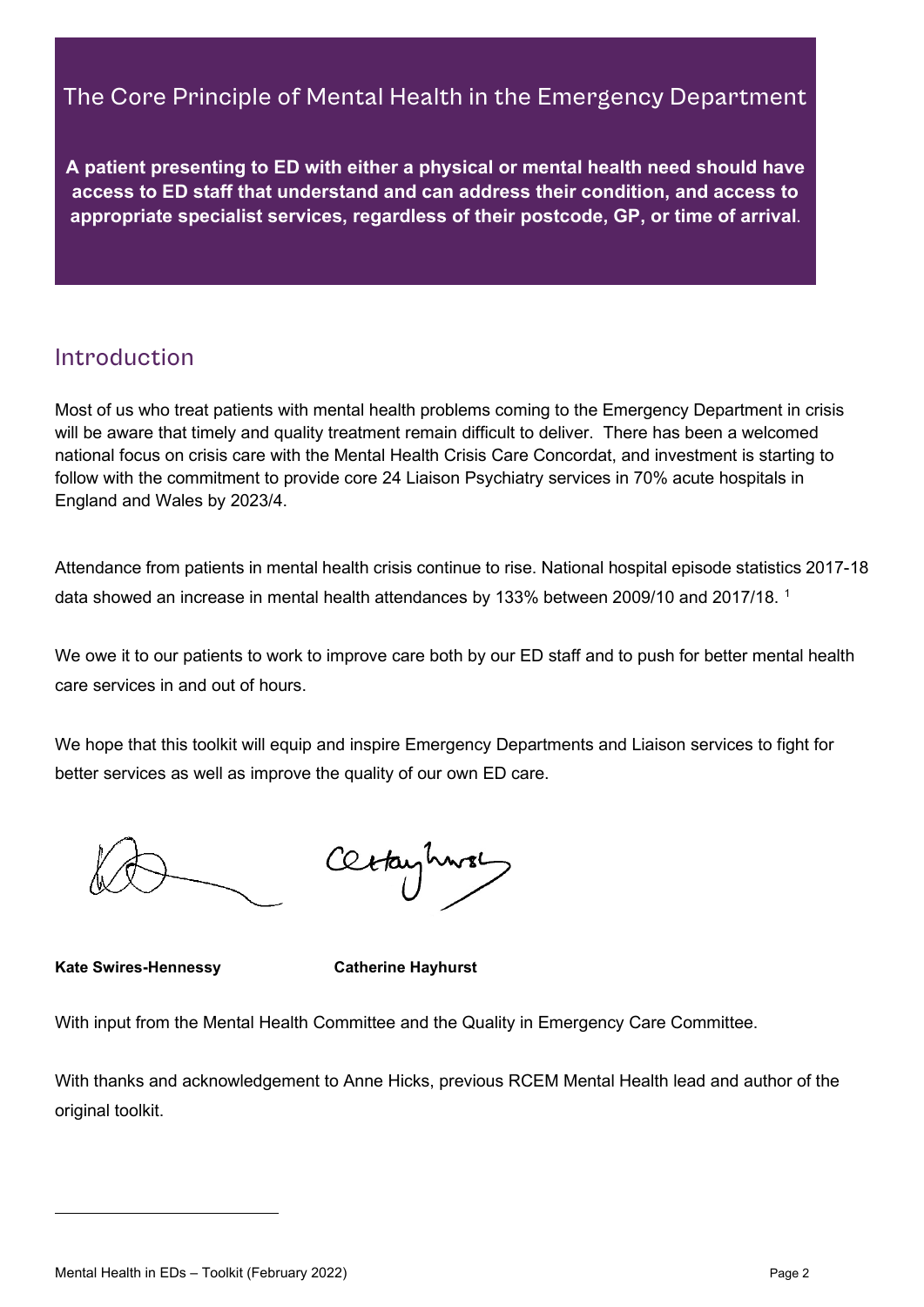## **Contents**

| Introduction                                                                                       | 2  |
|----------------------------------------------------------------------------------------------------|----|
| Section 1 – RCEM Standards for Mental Health                                                       | 4  |
| RCEM mental health audit standards for Individual patients                                         | 4  |
| RCEM mental health audit standards for the Emergency Department                                    | 5  |
| Section 2 - Mental Health Triage and Initial Assessment                                            | 6  |
| Proforma                                                                                           | 7  |
| Junior Induction                                                                                   | 7  |
| Learning Disability                                                                                | 7  |
| Section 3 - Staff Education                                                                        | 8  |
| Eating Disorders in the ED                                                                         | 8  |
| Section 4 - Suitable environment                                                                   | 10 |
| Assessment area                                                                                    | 10 |
| Observation area                                                                                   | 10 |
| Special nursing                                                                                    | 10 |
| Section 5 - Liaison Psychiatry Service                                                             | 11 |
| Section 6 - Services for Children and Young People                                                 | 13 |
| Section 7 - Restrictive intervention and Rapid Tranquilisation                                     | 14 |
| Section 8 - Multidisciplinary services                                                             | 15 |
| Section 9 – Governance – Risk registers, incident forms, 4-hour & 12-hour breaches, and complaints | 16 |
| Section 10 - Strategic presence in the acute trust                                                 | 17 |
| Section 11 - Frequent Attenders and Care Plan Management                                           | 18 |
| Section 12 - Evaluation and Service User Involvement                                               | 19 |
| Section 13 - Strong links with ED, Liaison and Community Mental Health Teams                       | 20 |
| Transfer policy                                                                                    | 20 |
| Section 14 - Mental Health Act Policy & Section 136 patients                                       | 21 |
| Section 15 - National Representation and Resources                                                 | 22 |
| Section 16 - Useful documents and Web Resources                                                    | 23 |
| <b>National Documents</b>                                                                          | 23 |
| General Resources for Staff and Patients                                                           | 23 |
| Suicide Prevention                                                                                 | 24 |
| <b>Eating Disorders</b>                                                                            | 24 |
| <b>CAMHS Resources</b>                                                                             | 24 |
| Refugees/Trafficking/Violence                                                                      | 24 |
| Police and Security Resources                                                                      | 24 |
| Mental Health Act & Mental Capacity Act                                                            | 25 |
| Patient & Information Leaflets                                                                     | 25 |
| <b>Functional Illness</b>                                                                          | 25 |
| Autism                                                                                             | 25 |
| Section 17 - Accreditation                                                                         | 26 |
| Authors                                                                                            | 27 |
| Acknowledgements                                                                                   | 27 |
| Review                                                                                             | 27 |
| <b>Conflicts of Interest</b>                                                                       | 27 |
| <b>Disclaimers</b>                                                                                 | 27 |
| <b>Research Recommendations</b>                                                                    | 27 |
| Key words for search                                                                               | 27 |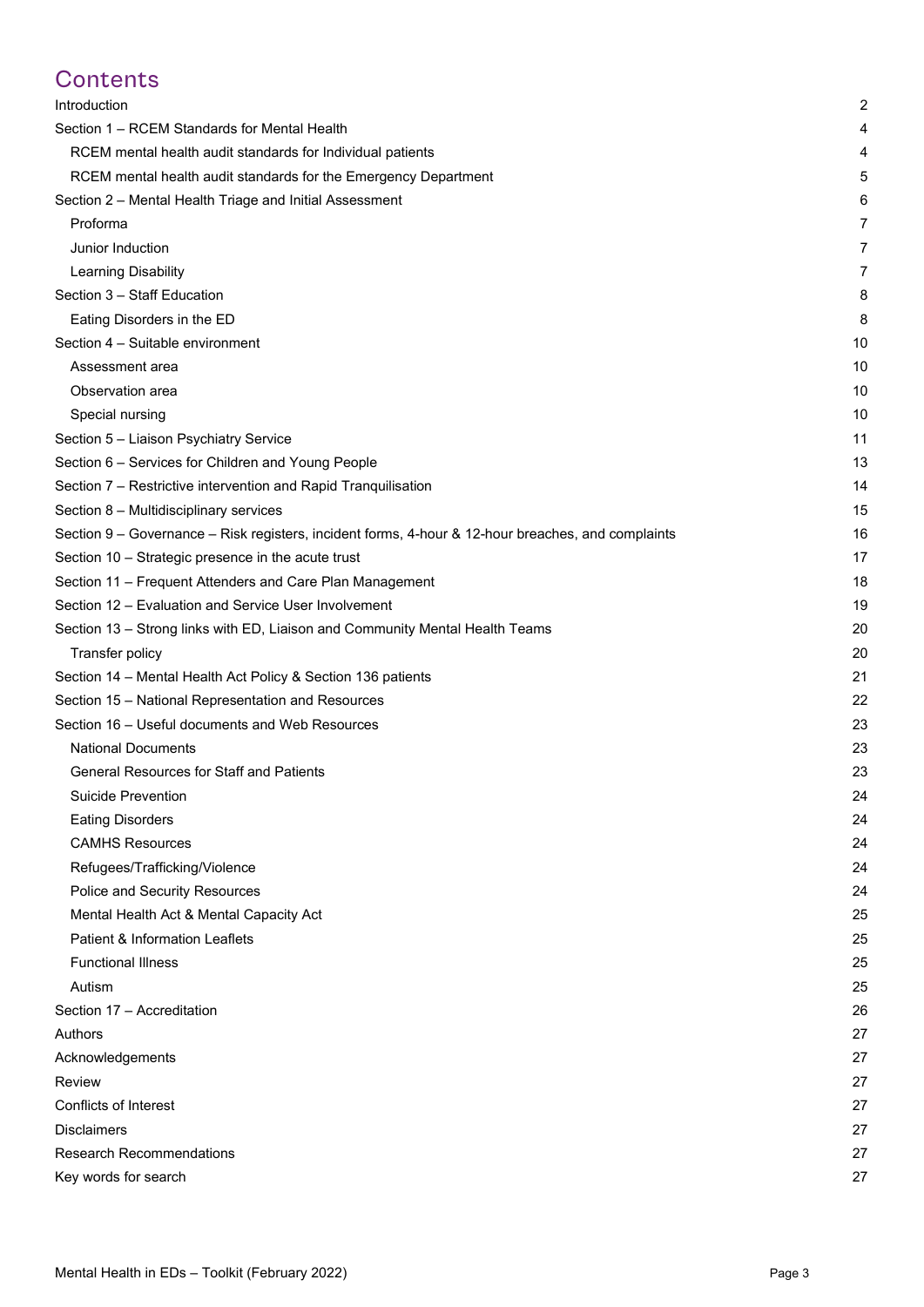## <span id="page-3-0"></span>Section 1 – RCEM Standards for Mental Health

#### <span id="page-3-1"></span>RCEM mental health audit standards for Individual patients

- 1. Patients should have mental health triage by ED nurses on arrival to briefly gauge their risk of selfharm, suicide, and risk of leaving the dept before assessment or treatment is complete. This is used to determine what level of observation the patient requires whilst in the ED.
- 2. Patients at medium or high risk of self-harm or suicide should be searched for objects or medication that may be used to self-harm.
- 3. Patients at medium or high risk of suicide or of leaving before assessment and treatment are complete should be observed closely whilst in the ED. There should be documented evidence of either continuous observation or intermittent checks (recommended every 15 minutes), whichever is most appropriate.
- 4. If a patient states that they want to leave or decline treatment, then there should be documentation of the assessment of that patient's capacity to make that particular decision at that time, based on a face-to-face conversation and not rely on records from previous attendances.
- 5. When an ED doctor reviews a patient presenting with self-harm or a primary mental health problem, they should conduct a brief risk assessment of suicide and further self-harm.
- 6. Previous psychiatric history should be documented in the patient's ED clinical record. This should include previous self-harm or suicide attempts, previous admissions and current treatment.
- 7. A Mental State Examination (MSE) should be recorded in the patient's ED clinical record.
- 8. From the time of referral, a member of the mental health team should see the patient face-to-face and offer appropriate assistance to both patient and referrer within one hour. Full assessment may be delayed if the patient is not yet fit for assessment.
- 9. People who have attended the ED for help with self-harm should receive a comprehensive biopsychosocial assessment with appropriate safety or care planning at every attendance, unless a joint ED/Psychiatric written management plan states that this is not necessary or unhelpful.
- 10. Details of any referral or follow-up arrangements should be documented in the patient's ED notes.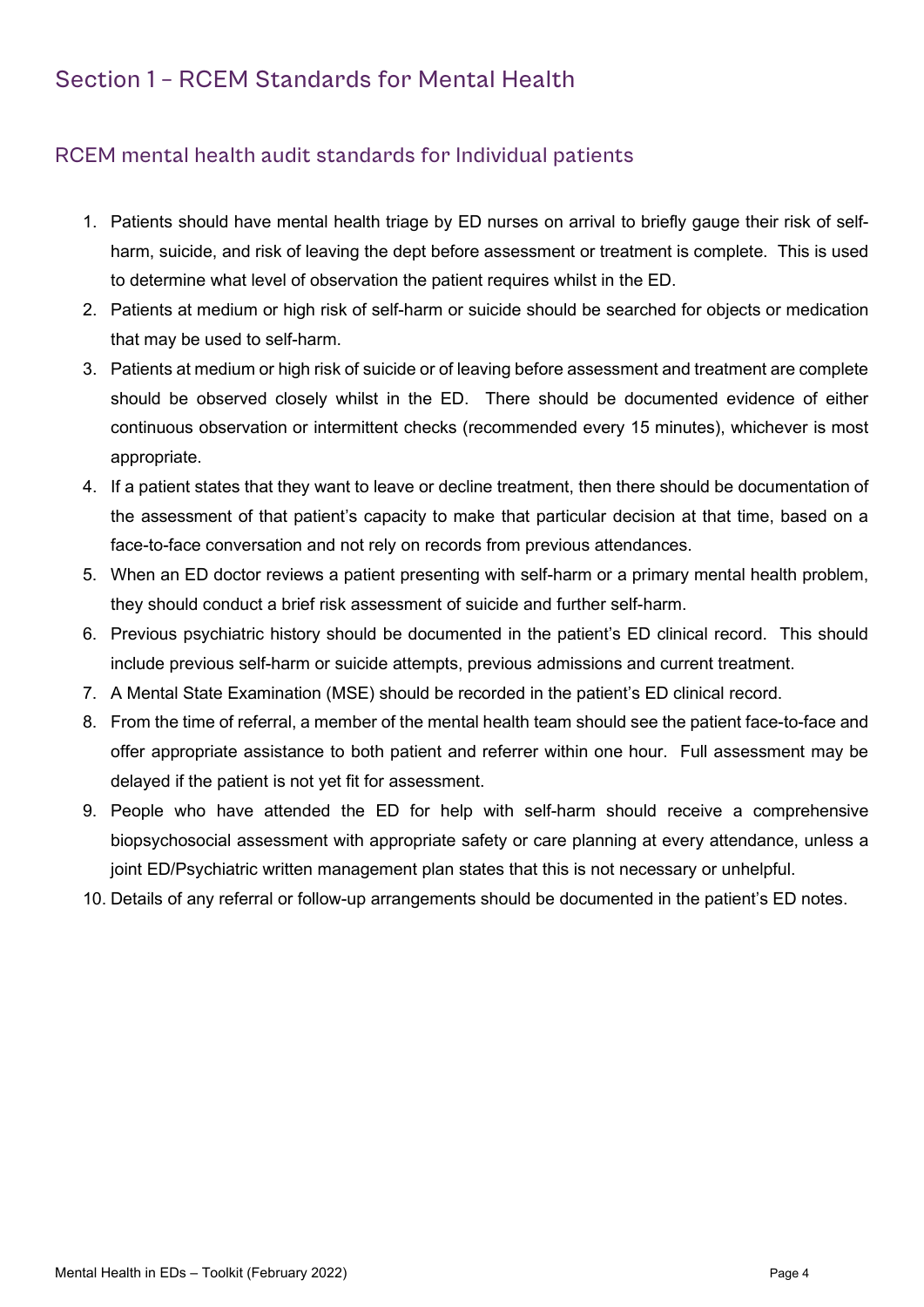### <span id="page-4-0"></span>RCEM mental health audit standards for the Emergency Department

- 1. Each department should have a named Mental Health Lead.
- 2. A policy and process for assessing and observing patients should be in place for those considered to be high risk of self-harm, suicide, or leaving before assessment and treatment are complete.
- 3. EDs should have a policy and process which clearly states when patients can or cannot be searched. This should be compliant with relevant legislation and have clear processes to safeguard or chaperone patients who are searched and to record the procedure. Searches which are for the clinical safety of the patient should be conducted by clinical staff rather than security guards.
- 4. An appropriate area of the ED should be available in which patients with mental health problems may be observed. This should be both safe and as calm and quiet as possible.
- 5. ED and mental health teams should have joint pathways which promote parallel assessment of patients with both physical and mental health needs. Mental health assistance should be delivered at the time that it is requested in line with the recommendations in the NCEPOD *Treat as One* report; terms such as "medically fit" or "medical clearance" should not be used to delay this.
- 6. Departments should follow their trust's policy for restrictive intervention and should follow guidance for Rapid Tranquilisation (NICE or their own guideline).
- 7. EDs should have a policy and process for patients under the relevant policing and mental health legislation - including section 297 (Scotland), section 130 (Northern Ireland) or section 136 (England and Wales) to ensure safety, dignity, and timely management.
- 8. An appropriate room should be available for the assessment and assistance of people with mental health needs within the ED. These should meet the standards of the Psychiatric Liaison Accreditation Network (PLAN).
- 9. An appropriate programme should be in place for to train ED nurses, health care assistants, and doctors in mental health and mental capacity issues.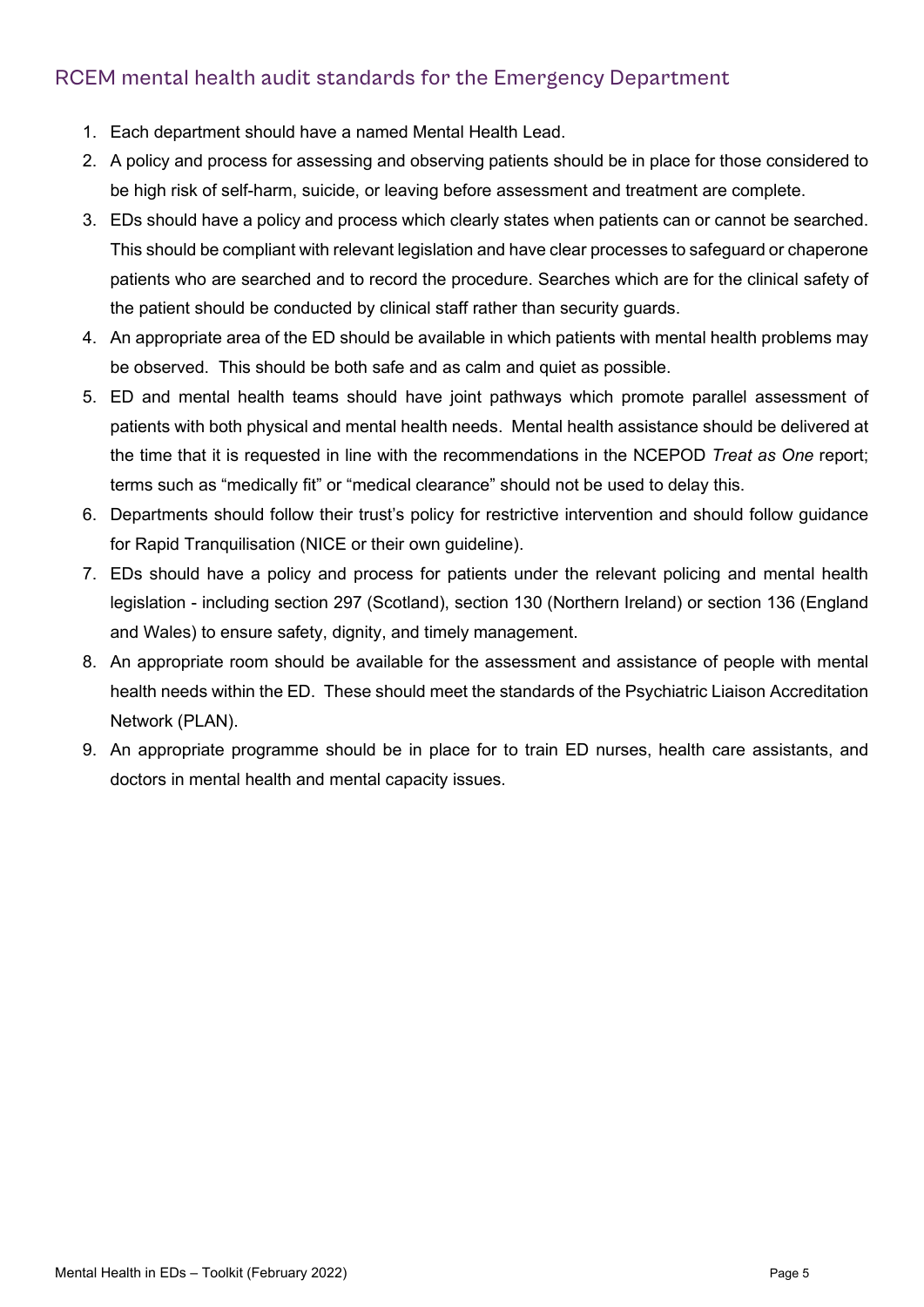## <span id="page-5-0"></span>Section 2 – Mental Health Triage and Initial Assessment

Any patient presenting with mental illness should undergo mental health triage upon arrival. The purpose of this is to assess the patent's overall presenting state, including their level of agitation, and the risk of the patient leaving the ED before assessment and treatment. This will determine where the patient should be placed in the ED and what level of observation they require to keep them safe. Mental Health triage is not recommended as a means to determine the risk of future self-harm or suicide. If feasible, mental health triage should include a capacity assessment with regards to decision to leave before being seen by a clinician. It should also promote referral to mental health services from triage to enable joint working. NICE currently recommends the use of the Australian Mental Health Triage Tool in Emergency Departments. This and other examples of mental health triage with fewer categories are linked below.

Patients at risk of self-harm should be searched (with consent) to check for objects or medications that may be used for further self-harm. Searches which are for the clinical safety of the patient should be conducted by clinical staff rather than security guards. In addition, the initial assessment is a suitable time for information to be delivered as well as gathered by nursing/triage staff.

*Feeling on the Edge* is a leaflet currently produced by the Royal College of Psychiatrists (RCPsych), with approval of multiple colleges, including our own, to give to self-harm patients at triage. It explains the process and gives information about services. This leaflet may reduce the proportion of "did not wait" patients and is highly rated by staff and patients.

The initial assessment provides an opportunity to advise the patient of alternatives to the ED, if it becomes apparent that there is no acute physical need and the patient is safe to access these services. Examples of this are telephone mental health services and crisis cafes.

- **[Example of adult mental health triage](http://login.rcem.ac.uk/docs/MH%20toolkit%202017/MH%20toolkit%20-%20Adult%20Mental%20Health%20Triage%20Risk%20Assessment.docx)**
- [Australian Mental Health Triage Tool](https://www1.health.gov.au/internet/publications/publishing.nsf/Content/triageqrg%7Etriageqrg-mh)
- **MH Physical Assessment and Safe Discharge Tool**
- **Example of VISA Assessment [form,](https://login.rcem.ac.uk/docs/RCEM%20Guidance/Derby%20VISA%20assessment%20form.pdf) quide, and [observation record](http://login.rcem.ac.uk/docs/RCEM%20Guidance/Derby%20MH%20observation%20record.pdf)**
- [APEx Acute Psychiatric Emergencies course \(ALSG\) AEIO system](https://www.alsg.org/en/files/XFactsheet.pdf)
	- o **A** How agitated is the patient?
	- o **E** Is the environment safe?
	- o **I** What is the patient's current intent for self-harm or absconding?
	- o **O** Does the patient have any objects on them that they may harm themselves with?
- **Example of [property search policy](https://login.rcem.ac.uk/docs/RCEM%20Guidance/search%20policy%20example.pdf)**
- **RCEM** absconding patient guideline
- **[Example of a 1:1 policy](http://login.rcem.ac.uk/docs/MH%20toolkit%202017/MH%20toolkit%20-%20Adult%201%20to%201%20Policy.docx)**
- [First response leaflet](http://login.rcem.ac.uk/docs/MH%20toolkit%202017/MH%20toolkit%20-%20First%20Response%20A5%20Leaflet.pdf)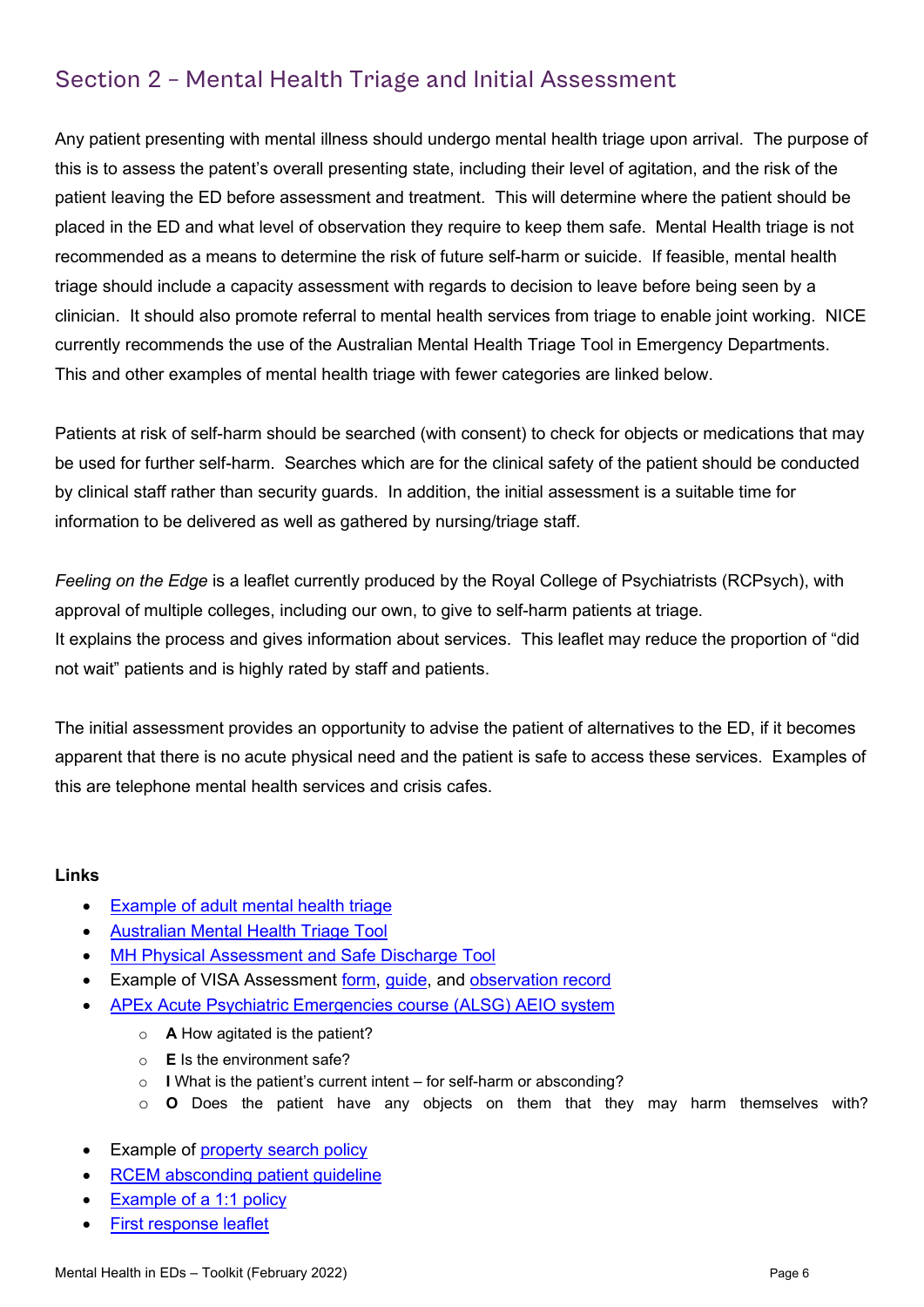- [First response incorporated into ED triage](http://login.rcem.ac.uk/docs/MH%20toolkit%202017/MH%20toolkit%20-%20ED%20pathway%20including%20first%20response.pptx)
- **[Safe Haven Café flyer](http://login.rcem.ac.uk/docs/MH%20toolkit%202017/MH%20toolkit%20-%20Safe%20Haven%20Poster.pdf)**
- **[Feeling on the Edge leaflet](http://www.rcpsych.ac.uk/healthadvice/problemsdisorders/feelingontheedge.aspx)**

#### <span id="page-6-0"></span>Proforma

Trying to meet national standards of documentation is a real challenge without a proforma. Mental health clerking detail is commonly poor in ED notes, and without a prompt it is unlikely that doctors will record the key findings that inform risk.

The NCEPOD report *Treat as One* has specified certain elements of a clerking which should be included in an emergency assessment of any mental health patient. They have also suggested that details of any patient's mental health should be recorded, even if the patient is not presenting with a mental health related issue.

Various departments may already have their own mental health proforma, but in the light of NCEPOD's recommendations, it may be necessary to adapt a mainstream clerking proforma to include mental health details, as well as to have a specific mental health cascard. Some examples are collated here.

- [Greater Glasgow and Clyde MH Triage and Risk Assessment Form](https://login.rcem.ac.uk/docs/Glasgow_MH_Triage_and_Risk_Assessment_Form.pdf)
- [Example of Mental Health Risk Pathway](http://login.rcem.ac.uk/docs/Mental%20Health%20pathway%20Wirral%202018.pdf)
- Example 4 areas [approach to assessing AED patients following self-harm](http://login.rcem.ac.uk/docs/MH%20toolkit%202017/4%20areas%20approach%20for%20assessing%20AED%20patients%20following%20self-harm.pdf)
- [Deliberate self-harm proforma](http://login.rcem.ac.uk/docs/MH%20toolkit%202017/MH%20toolkit%20-%20Deliberate%20Self%20Harm%20Proforma.doc)

#### <span id="page-6-1"></span>Junior Induction

Mental health is a high-risk area of our practice, and as such should feature specifically within junior doctor induction. This is particularly important because the provision and style of mental health services vary so dramatically across countries, counties, and cities. Where feasible, it may be a good idea to include some of the psychiatry liaison staff in your induction, as putting faces to names makes for better communication and better patient care. Induction should include referral pathways, use of 1:1 policy, section 136 processes, and reiterate the standard expected for an ED assessment.

#### <span id="page-6-2"></span>Learning Disability

RCEM supports the use of fast-track access and triage for patients with Learning Disabilities (LD) and suitable environments for them to wait in. The use of Hospital Passports and "This is Me" documents should be supported by departments and Trusts, where possible. Access to a LD nurse specialist is desirable to improve the experience for patients with LD attending an ED.

[This is Me patient form](https://login.rcem.ac.uk/docs/RCEM%20Guidance/This_is_Me.pdf)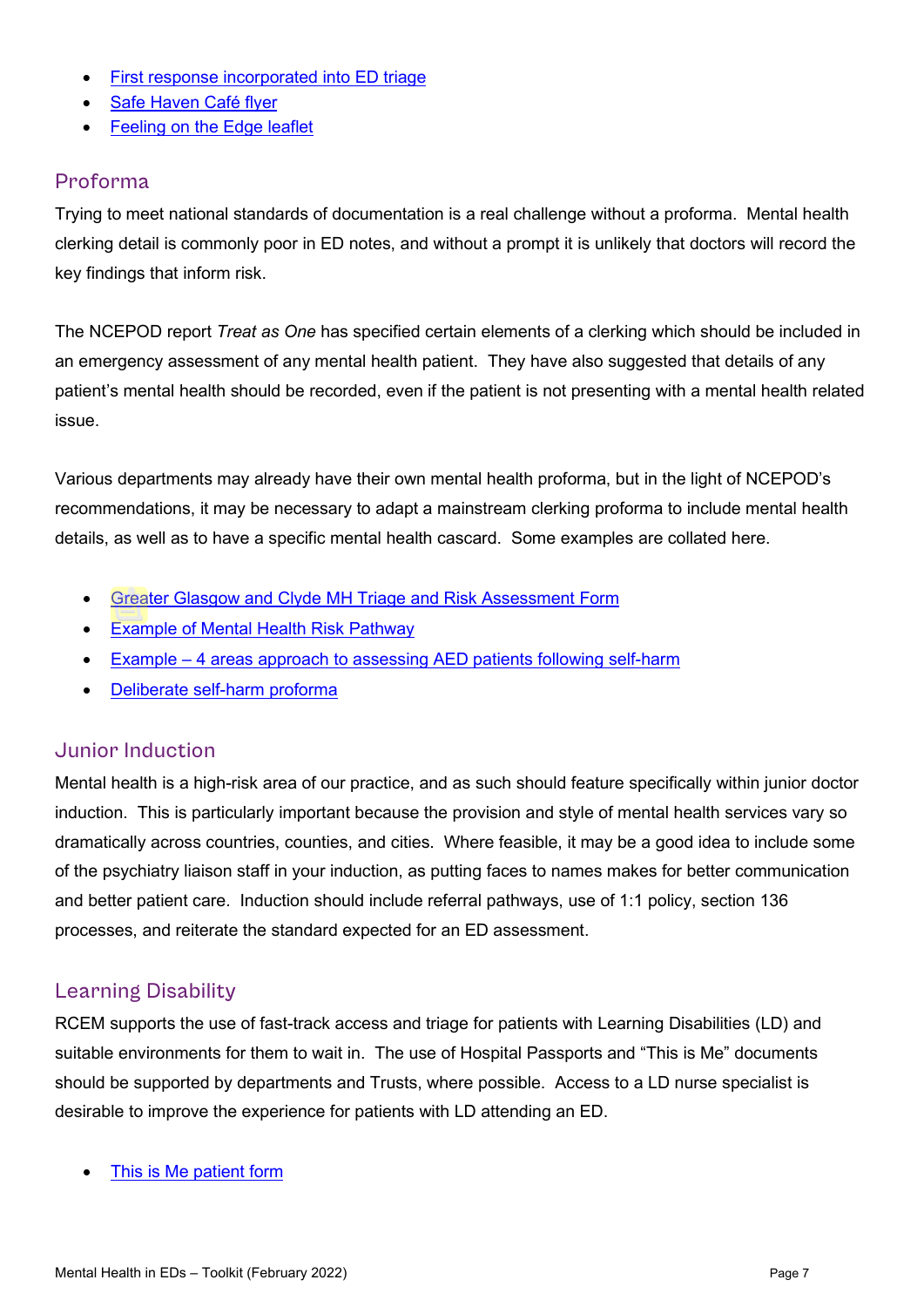## <span id="page-7-0"></span>Section 3 – Staff Education

It is useful to ask if the education, training and clinical knowledge of your staff in mental health matches that for major trauma, cardiac arrest, paediatric, and safeguarding standards.

Nursing staff, including health care assistants, should also have access to regular training in mental health so that they are able to assess risk and contribute in a positive way to the patient's condition. It is a key element of liaison teams that they should also engage in education of ED staff (see PLAN standards).

Including mental health topics within junior doctor teaching programmes (e.g. the management of disturbed behaviour, the MHA and MCA, and other clinically relevant, curriculum-based topics) is also beneficial.

The RCEM Mental Health Sub-committee highly values and recommends the APEx (Acute Psychiatric Emergencies) Course. This is an excellent course run by the ALSG, covering the assessment and management of patients with acute mental illness in an emergency setting. Unlike other life support courses, this only requires completion once.

#### <span id="page-7-1"></span>Eating Disorders in the ED

Eating Disorders are particularly poorly understood or taught in Emergency Care. They have the highest mortality rate of any psychiatric disorder. Moreover, patients with eating disorders can present and seem deceptively well – even at the point of 'near death'. Females are ten times more likely to suffer from an eating disorder than males – though the prevalence in males is increasing. Eating disorders include, but are not limited to, Anorexia Nervosa (restrictive and binge-purge subtypes), Bulimia Nervosa, Eating Disorder Unspecified (ICD-10).

Eating disorders usually involve a lot more than eating behaviours alone and the desire to control one's weight and appearance. It is important to acknowledge both the physical and psychological distress that these patients present with. Known patients usually present to the ED for complications such as hypokalaemia, bradycardia, hypoglycaemia, syncope, and hypothermia. Occasionally, undiagnosed patients can present to the ED with these complications. The initial interaction and communication with a patient presenting with an eating problem is very important. Patients with eating disorders are usually frightened, feel like they are a burden on services, or because of their low self-esteem, may feel that they do not deserve the help offered to them.

Eating disorders can be complex and may not always be obviously visible. It may be beneficial to include screening questions around eating behaviours and relationship with food in an initial MH assessment. Additional screening should include other at-risk groups such as young diabetics around insulin compliance. Initial management of a patient presenting with or a complication of an eating disorder in the ED is to monitor and stabilise them in the department. RCEM supports using the Marsipan checklist to guide assessment and treatment.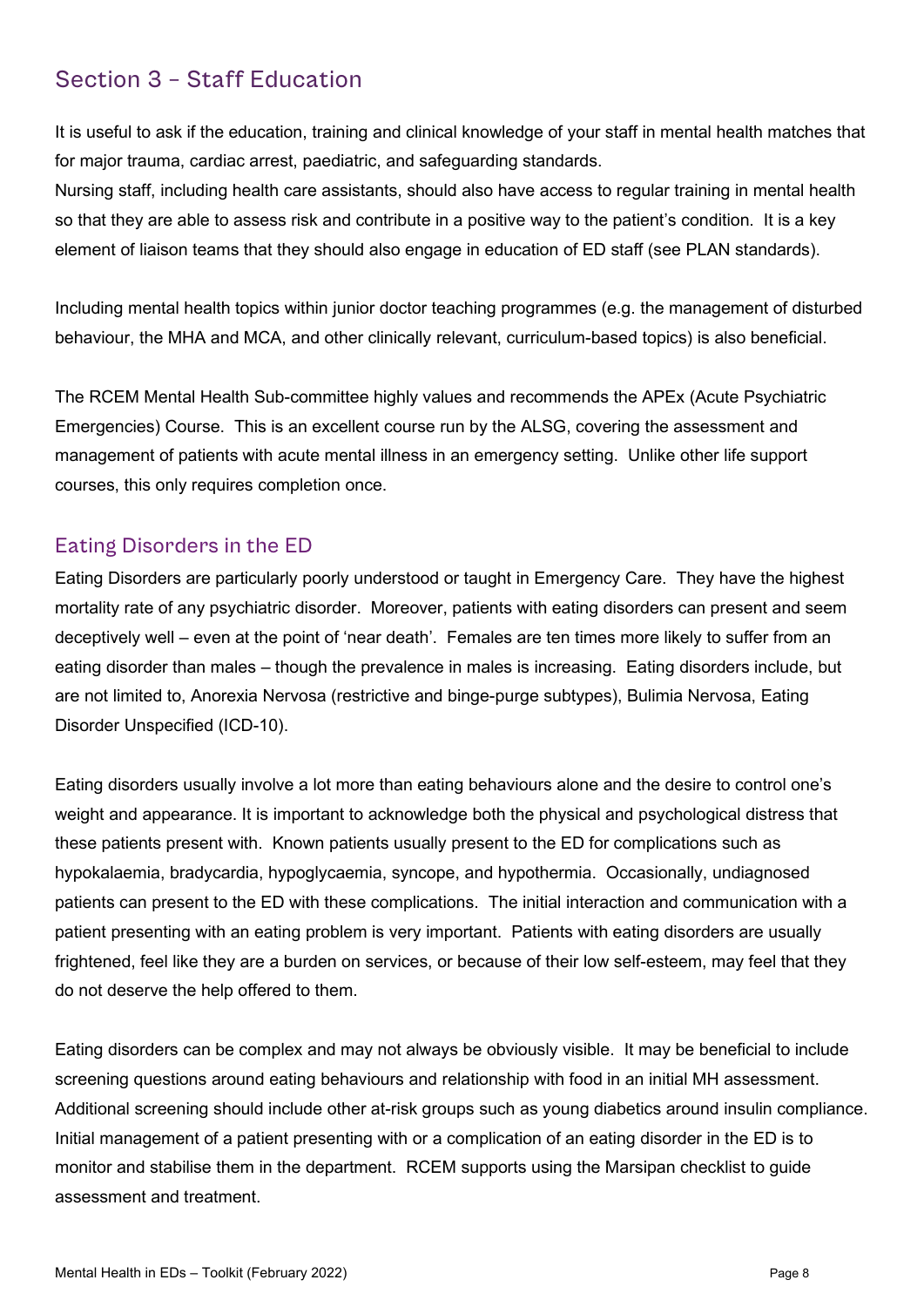Early input from psychiatry services is fundamental. Most hospitals do not have a dedicated eating disorders service. In an acute hospital, psychiatric liaison services can have a major impact on care of eating disorders patients, especially where there is limited access to specialist services. Joint care with psychiatry services early on in these patients' presentation to ED can be useful in helping to manage any initial psychological needs and planning for ongoing care. Where patients are very unwell and may not have capacity to decide with regards to treatment for their eating disorder; it is important to have early input from available mental health teams to consider whether or not compulsory treatment would be appropriate.

#### **Curriculum links for EM juniors:**

- [Link to Mental Health Syllabus 2021](https://eur01.safelinks.protection.outlook.com/?url=https%3A%2F%2Frcemcurriculum.co.uk%2Fthe-syllabus%2F%231554892723932-8ccd589b-91b9&data=04%7C01%7CAlison.Ives%40rcem.ac.uk%7C0359843394464e6eeef708d9e3353012%7C5e032e4ef2cf4ca58543e783c433b7ed%7C0%7C0%7C637790639907974680%7CUnknown%7CTWFpbGZsb3d8eyJWIjoiMC4wLjAwMDAiLCJQIjoiV2luMzIiLCJBTiI6Ik1haWwiLCJXVCI6Mn0%3D%7C3000&sdata=NxJHUr2JNbhjsHprmLJFeWDTWQd2hW3%2Bq%2BOezFwhk84%3D&reserved=0)
- [Acute Psychiatric Emergencies course \(APEx\) ALSG](https://www.alsg.org/en/files/XFactsheet.pdf)

- [PLAN standards](https://www.rcpsych.ac.uk/docs/default-source/improving-care/ccqi/quality-networks/psychiatric-liaison-services-plan/quality-standards-for-liaison-psychiatry-services---sixth-edition-20209b6be47cb0f249f697850e1222d6b6e1.pdf?sfvrsn=1ddd53f2_0)
- **[Example of a teaching session](http://login.rcem.ac.uk/docs/MH%20toolkit%202017/MH%20toolkit%20-%20Teaching%20Session%20MCA%20and%20MHA%20in%20the%20ED.pptx) (PowerPoint slides)**
- [Example of a MH study day programme/template](http://login.rcem.ac.uk/docs/MH%20toolkit%202017/MH%20toolkit%20-%20MH%20Study%20Day%20Programme%2017%20Oct%202016.docx)
- [MARSIPAN checklist](https://www.stgeorges.nhs.uk/wp-content/uploads/2018/03/MARSIPAN-.pdf)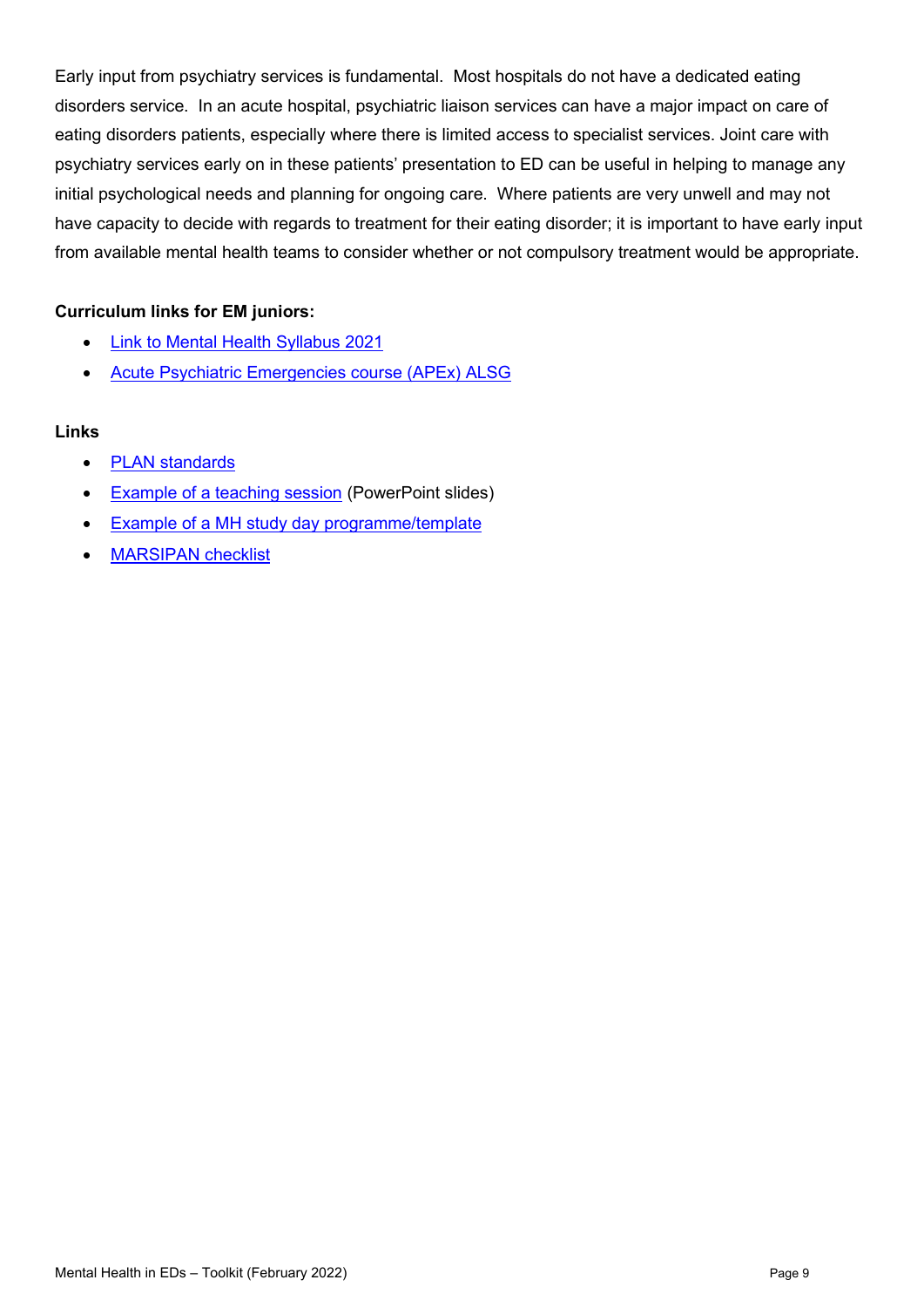## <span id="page-9-0"></span>Section 4 – Suitable environment

There is no question that the middle of an ED, whether busy or quiet, can be a very stressful environment for any patient. However, if a person is feeling paranoid, psychotic, distraught or suicidal, the environment can be clearly detrimental, and can potentially escalate symptoms.

#### <span id="page-9-1"></span>Assessment area

Any assessment area needs to be safe for staff, and conducive to a valid mental health assessment. Standards for these areas are described in PLAN. There should be no ligature points, and nothing that can be used as a weapon. The room should have an alarm system and two doors that open both ways. It is not acceptable to use a room that doubles as an office. This is the requirement that most often prevents a liaison service from achieving full PLAN accreditation, even though it is a core element of providing a therapeutic and safe environment to this patient group.

#### <span id="page-9-2"></span>Observation area

A patient may be observed in a different space to where they undergo assessment by the mental health team. Departments should consider how they can make these spaces as safe, quiet, and calm as possible. A brief risk assessment of the environment should be made whenever a patient at risk of self-harm is put in a cubicle.

#### <span id="page-9-3"></span>Special nursing

Many mentally unwell patients will require 1:1 observation. Trusts should have policies in place to determine how this is achieved, used in conjunction with the ED mental health triage. In an ideal situation, this would be provided by Registered Mental Nurses (RMNs) but realistically, is often provided by Healthcare Assistants (HCAs). Any staff deployed to provide 1:1 observation for a mentally unwell patient should receive basic training in mental health. This could be provided by the Liaison team or by ED staff with expertise in mental health. Security staff should not be used for 1:1 observation, but may often be helpful as support if the patient is violent or aggressive.

- [PLAN guidance](https://www.rcpsych.ac.uk/docs/default-source/improving-care/ccqi/quality-networks/psychiatric-liaison-services-plan/quality-standards-for-liaison-psychiatry-services---sixth-edition-20209b6be47cb0f249f697850e1222d6b6e1.pdf?sfvrsn=1ddd53f2_0)
- [Exemplar Psych Assessment Room](https://www.studiowill.co.uk/emergency-department)
- **[The Broset Violence Checklist](http://riskassessment.no/)**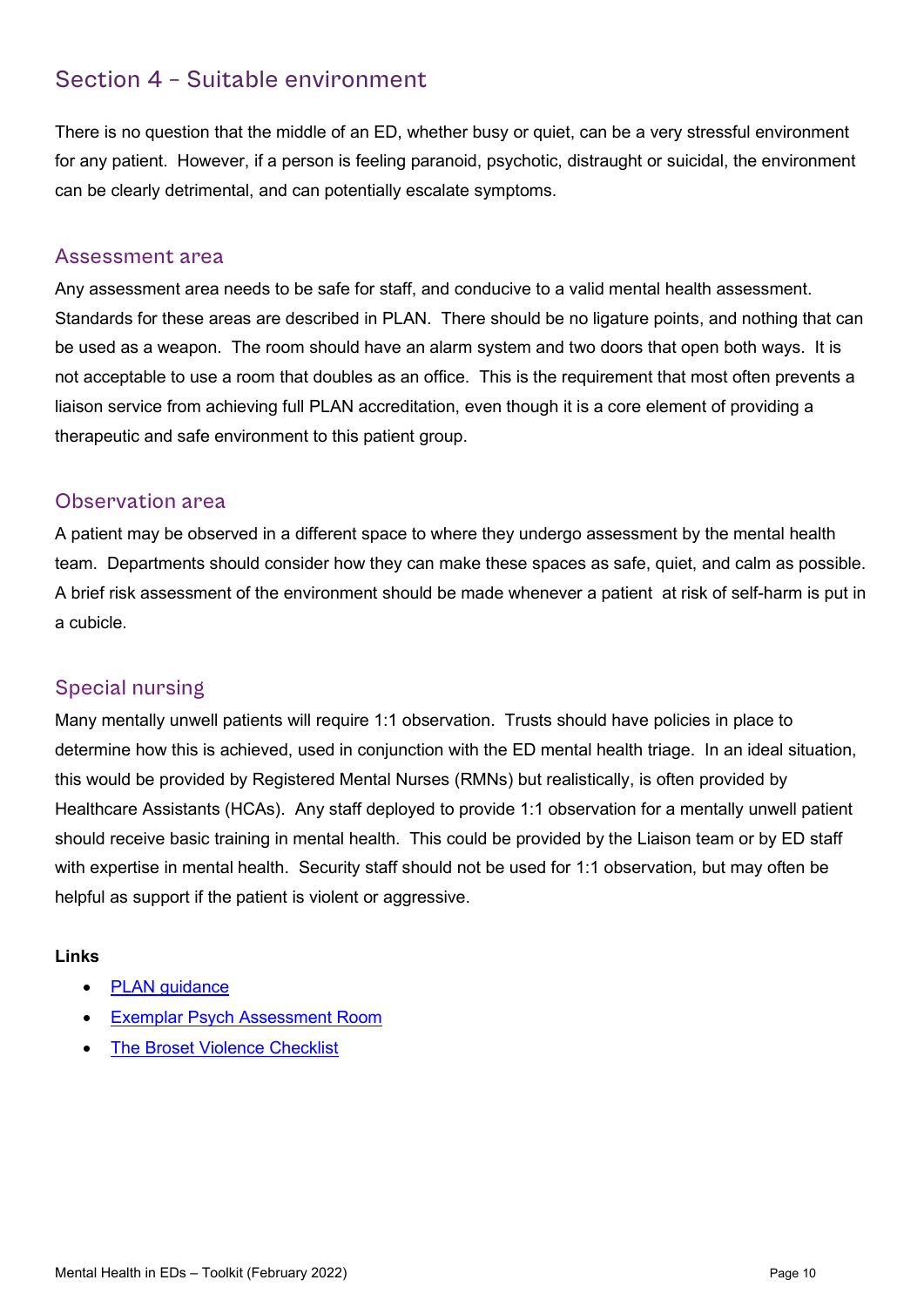## <span id="page-10-0"></span>Section 5 – Liaison Psychiatry Service

There is plenty of evidence that a liaison service is of huge benefit to patients, staff, and the acute trust. Services developed just for an ED are often too small, unsustainable, and staff risk becoming burnt out. If the service is commissioned for the whole acute trust, then all patients benefit, staff are more resilient, and the response to mental health within the trust becomes timely and consistent.

Any service based outside an acute trust usually struggles to provide a timely response and tends to have responsibilities elsewhere. Liaison psychiatrists are specifically trained to deal with patients in this field and can benefit the patients and hospital Trust more than a general trained psychiatrist. It is not appropriate to cover an acute trust service without a liaison consultant psychiatrist to lead the service. As well as assessing patients presenting acutely with mental health illness, the service should be able to provide advice and support to patients with concurrent physical and mental health problems and patients with medically unexplained symptoms (MUS) where appropriate.

In 2020 the RCEM, RCPsych, RCP and RCN produced a document "Side by Side" detailing how liaison services should work together with physical health staff to provide parallel assessments for patients in EDs presenting with mental illness. The term "medically fit" should not be routinely used, rather patients can be described as "fit for assessment", or "fit for discharge."

Several national bodies have recommended a standard of an hour from referral to being seen by Mental Health Professionals for a patient with a mental health crisis. One hour is a pilot standard for the Clinical review of standards in NHS England.

The composition of a liaison team has most recently been detailed in the *Achieving Better Access* guides, based on the original recommendations by the Centre for Mental Health. The current advice in England is that hospitals that have 24/7 acute services should have 24/7 liaison psychiatry, either a core or comprehensive model. Ideally, the service should provide an ageless response, i.e. it has the capacity to deal with patients of all ages. When dealing with older adults, the mental health clinicians are more likely to follow patients through onto the wards and therefore work with Medicine for the Elderly and the whole multidisciplinary team. There is great potential to improve lengths of stay by working with these patients jointly.

The table below describes the differences between a Core and an Enhanced provision. By 20/21 it is hoped that all acute trusts will have "all age" mental health liaison cover and that 50% will be "Core 24". By 23/24 it is planned that 70% be "Core 24".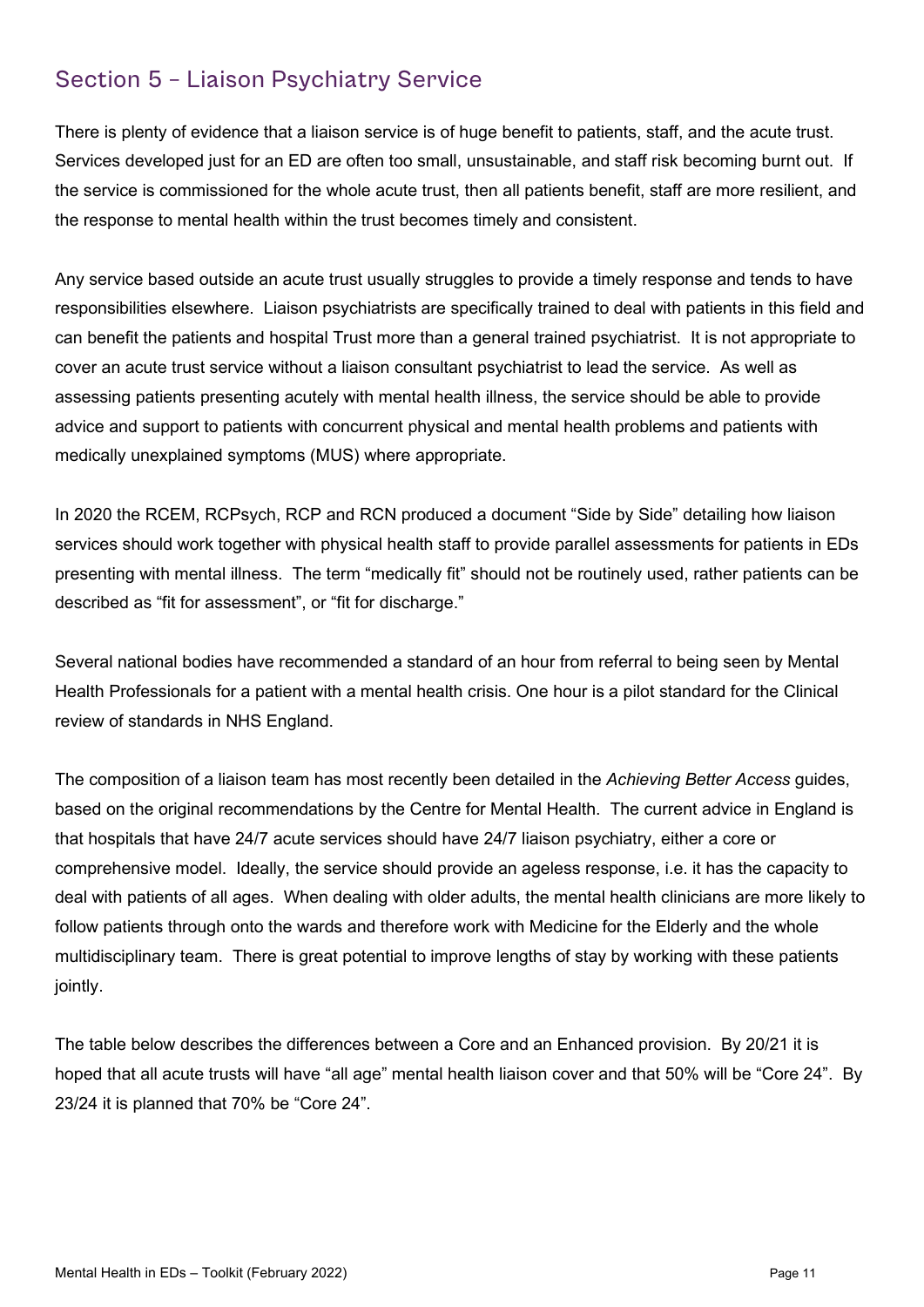#### **Summary of models**

|                                                  | Core                 | Core 24              | <b>Enhanced 24</b>      | Comprehensive                                     |
|--------------------------------------------------|----------------------|----------------------|-------------------------|---------------------------------------------------|
| <b>Example Number of Beds</b>                    | c 500                | c 500                | c 500                   | c 2000                                            |
| <b>Consultants</b>                               | 2                    | 2                    | 4                       | 5                                                 |
| <b>Other Medical</b>                             | 0.6                  | 2                    | 2                       | $\overline{2}$                                    |
| <b>Nurses</b>                                    | 2 Band 7<br>6 Band 6 | 6 Band 7<br>7 Band 6 | 3 Band 7<br>7 Band 6    | 2 Band 8b<br><b>17 Band 6</b><br><b>10 Band 5</b> |
| <b>Other Therapists</b>                          | 0                    | 4                    | $\overline{2}$          | 16                                                |
| <b>Team Manager Band 7</b>                       | 1                    | 1                    | 1                       | 3                                                 |
| <b>Clinical Service manager</b><br><b>Band 8</b> | 0.2                  | $0.2 - 0.4$          | $0.2 - 0.4$             | 1                                                 |
| Admin Band 2, 3 and 4                            | 2.6                  | 2                    | $\overline{\mathbf{2}}$ | 12                                                |
| <b>Business support (band 5)</b>                 | 0                    | 1                    | 1                       | 1                                                 |
| <b>Total Whole Time Equivalent</b>               | 14.4                 | $25.2 - 25.4$        | $22.2 - 24.4$           | 69                                                |
| <b>Hours of Service</b>                          | $9 - 5$              | 24/7                 | 24/7                    | 24/7                                              |
| Age                                              | $16+$                | $16+$                | $16+$                   | $16+$                                             |
| <b>Older Person</b>                              | Yes                  | Yes                  | Yes                     | <b>Yes</b>                                        |
| <b>Drug and Alcohol</b>                          | <b>No</b>            | Yes                  | Yes                     | Yes                                               |
| <b>Out Patient</b>                               | <b>No</b>            | <b>No</b>            | Yes                     | Yes                                               |
| <b>Specialities</b>                              | <b>No</b>            | <b>No</b>            | <b>No</b>               | Yes                                               |
| <b>Approx Costs</b>                              | £0.7M                | £1.1M                | £1.4M                   | £4.5M                                             |

Table 6: High level summary of differences between models

- [NHS England Achieving Better Access to 24/7 urgent and emergency care –](https://www.england.nhs.uk/wp-content/uploads/2016/11/lmhs-guidance.pdf) Liaison Psychiatry guide
- [NHS England Achieving Better access to 24/7 Urgent and Emergency Mental Health Care –](https://www.england.nhs.uk/wp-content/uploads/2016/11/lmhs-helpful-resources.pdf) Liaison [Psychiatry appendices and helpful resources](https://www.england.nhs.uk/wp-content/uploads/2016/11/lmhs-helpful-resources.pdf)
- [Centre for Mental Health](https://www.centreformentalhealth.org.uk/liaison-psychiatry)
- [Commissioning guide for acute hospitals for services for patients with Medically Unexplained](http://www.jcpmh.info/good-services/medically-unexplained-symptoms/)  **[Symptoms](http://www.jcpmh.info/good-services/medically-unexplained-symptoms/)**
- [Psychiatric Liaison Accreditation Network \(PLAN\) guidance](https://www.rcpsych.ac.uk/docs/default-source/improving-care/ccqi/quality-networks/psychiatric-liaison-services-plan/quality-standards-for-liaison-psychiatry-services---sixth-edition-20209b6be47cb0f249f697850e1222d6b6e1.pdf?sfvrsn=1ddd53f2_0)
- [NCEPOD report Mental Health in Acute Hospitals: Treat as One](http://www.ncepod.org.uk/2017mhgh.html)
- [Side by Side \(RCPsych\)](https://www.rcpsych.ac.uk/docs/default-source/members/faculties/liaison-psychiatry/liaison-sidebyside.pdf)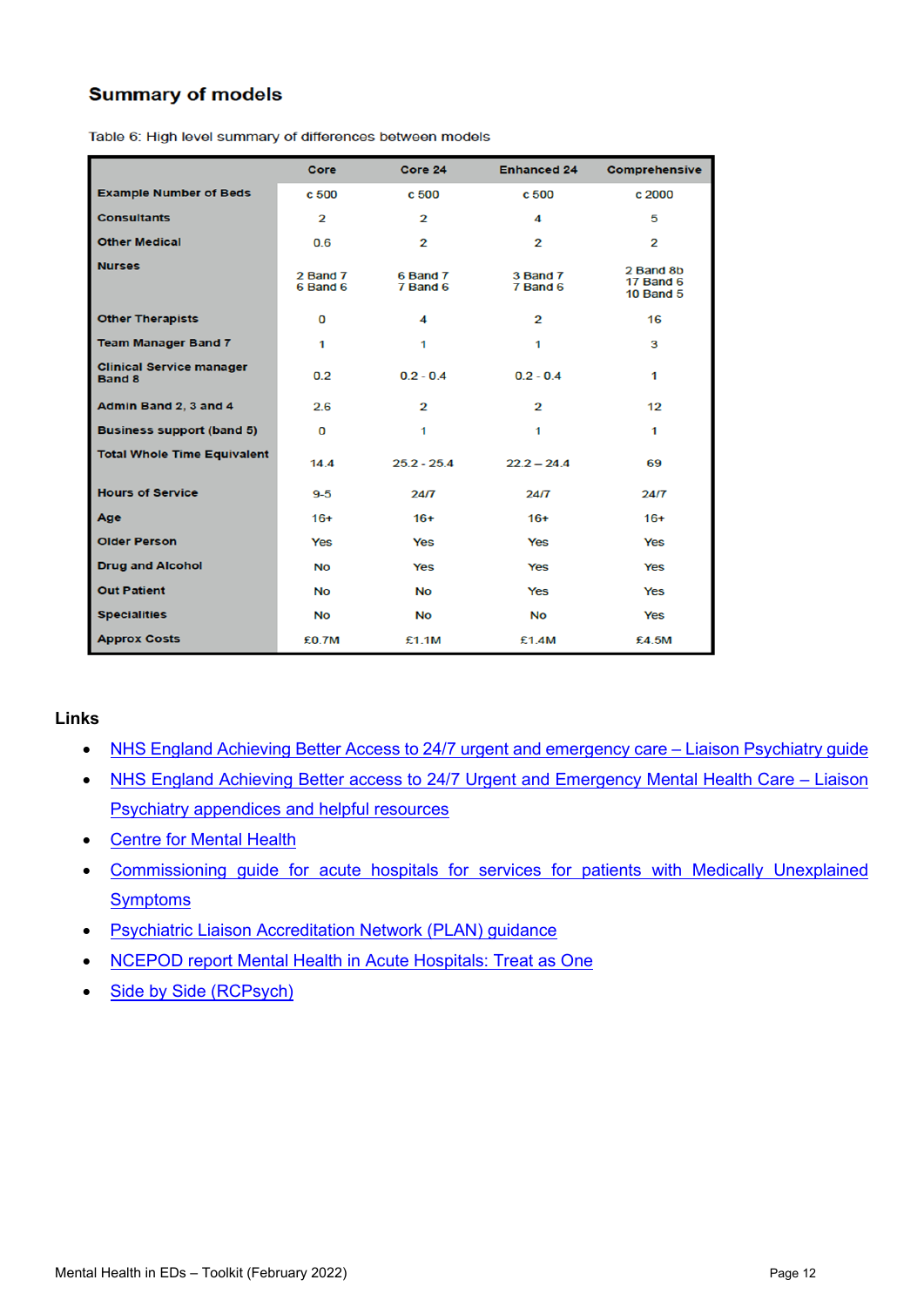## <span id="page-12-0"></span>Section 6 – Services for Children and Young People

Mental health provision for children and young people remains the most under-resourced of all mental health services, whilst attendances in children and young people continue to rise.

RCEM standards apply to children and young people as much as to adults. The process of triage, assessment and special nursing should be modified as appropriate for the situation. Any child or young person presenting to an ED with mental illness should have a safeguarding referral made by the ED staff.

Mental health provisions for children and young people should almost certainly be on the risk register in most trusts. For some, the risks are around the inability of services to assess in a timely manner. For many, the long waits to find a CAMHS bed impact on the care of patients and add pressure on the organisation as a whole.

A useful service model is where the liaison psychiatry team are trained to work with older teenagers and have good support from CAMHS teams.

The practice of admitting all young people for an assessment the next day is not evidence-based and, in some cases, can be unhelpful for the patient. RCEM recommends that a risk assessment should be completed by a mental health clinician with some CAMHS training to determine whether the patient is high risk and needs to stay in or whether they can go home and be seen the next day by CAMHS for a full assessment.

- [Example of child mental health triage](http://login.rcem.ac.uk/docs/MH%20toolkit%20-%20Child%20Mental%20Health%20Triage%20Risk%20Assessment.docx)
- [Example of a CAMHS risk assessment matrix](http://login.rcem.ac.uk/docs/MH%20toolkit%202017/MH%20toolkit%20-%20CAMHS%20Risk%20Assessment%20Triage%20Tool.doc)
- [Referral from triage pathway Manchester](http://login.rcem.ac.uk/docs/RCEM%20Guidance/Manchester%20FT%20CAMHS%20Referral%20Form%202018.docx)
- [RCEM CAMHS Survey Report](https://login.rcem.ac.uk/docs/RCEM%20Guidance/RCEM%20National%20Survey%20on%20CAMHS%20Report%20v3%20final.pdf)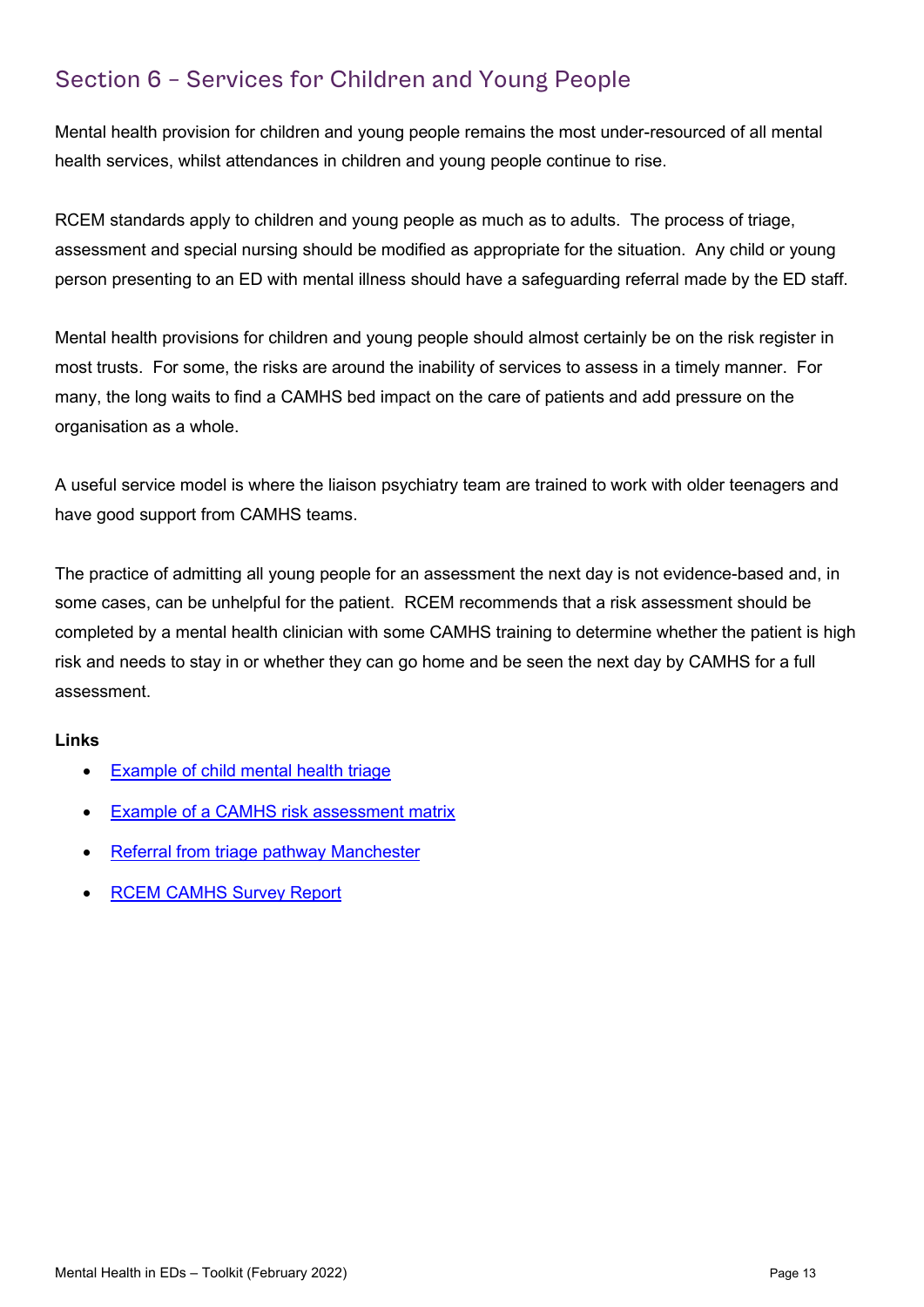## <span id="page-13-0"></span>Section 7 – Restrictive intervention and Rapid Tranquilisation

Patients with mental health problems who are actively trying to leave may need to be kept in the ED, initially by staff listening and talking to them to try to persuade them to stay. An assessment of the patient's capacity to decide to leave should be made by a senior decision maker.

If a patient is assessed as lacking capacity or is already being kept in the ED under another legal framework, e.g. the Mental Health Act, and persuasion or de-escalation has failed, then the patient may need to be restrained. Restraint should be proportionate to the risk presented by the patient and should be carried out by staff who are trained.

If a patient is needing to be restrained for more than 10 minutes, and de-escalation has failed, NICE guidance states that Rapid Tranquilisation should be given.

Hospital trusts should have a policy on restrictive and physical intervention. All episodes of physical intervention (restraint) should be monitored by the trust's security lead. Inappropriate uses of restraint and / or rapid tranquilisation should be investigated, and outcomes shared.

- [RCEM absconding guideline](https://login.rcem.ac.uk/docs/RCEM%20Guidance/RCEM%20Absconding%20Guidance%20v2.pdf)
- **[RCEM MCA guideline](https://login.rcem.ac.uk/docs/RCEM%20Guidance/RCEM%20Mental%20Capacity%20Act%20in%20EM%20Practice%20-%20Feb%202017.pdf)**
- [RCEM acute behavioural disturbance guideline](https://login.rcem.ac.uk/docs/College%20Guidelines/5p.%20RCEM%20guidelines%20for%20management%20of%20Acute%20Behavioural%20Disturbance%20(May%202016).pdf)
- [Psychiatric Emergency Team Report Form](http://login.rcem.ac.uk/docs/MDT%20Psych%20Emergency%20Team%20Form%20Charing%20cross.pdf)
- [NICE guideline on short term management of violence and aggression](https://www.nice.org.uk/guidance/NG10)
- [Example of ED Rapid Tranquilisation guideline](http://login.rcem.ac.uk/docs/RCEM%20Guidance/Raid%20Tranquilisatision%20example%20of%20ED%20guideline,%20Cambridge.docx)
- [RCEM Security and Restraint Survey Report](https://login.rcem.ac.uk/docs/RCEM_Security_and_Restraint_survey_report_%20FINAL_100321.pdf)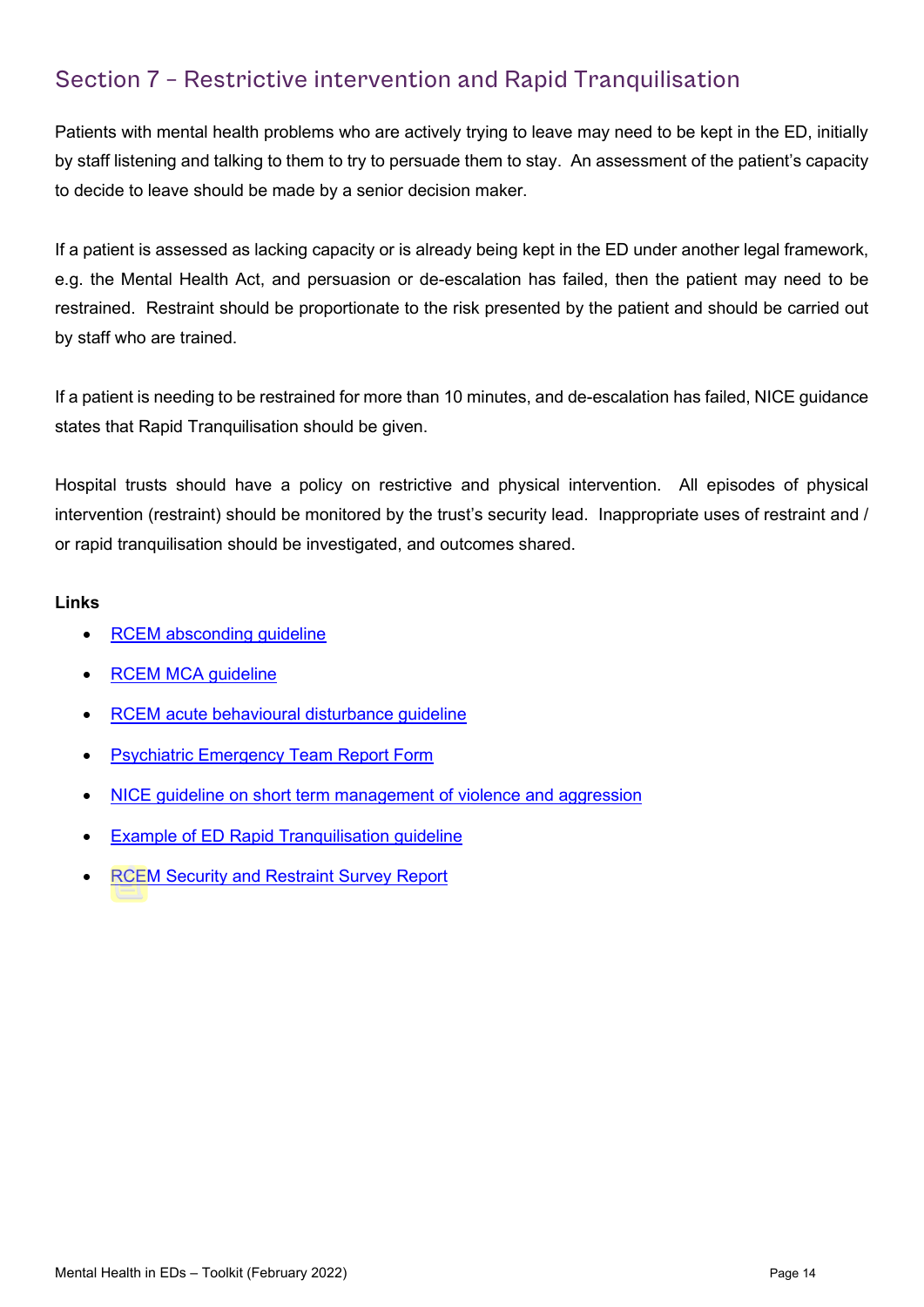## <span id="page-14-0"></span>Section 8 – Multidisciplinary services

Mental health patients in the acute trust have a high rate of co-morbidities with alcohol, substance misuse and other vulnerabilities. Close links with safeguarding also promote good holistic care.

Therefore, to provide a patient-centred service there must be a multidisciplinary team that can deliver joint assessments in a timely fashion. This also provides an environment within the team that offers peer support and supervision. All practitioners working in this field are, by definition, working with a high-risk population, and so the provision of a large team with which to share practice/concerns and learning promotes a sustainable working environment.

In the case of comorbid alcohol or substance misuse, referral for assessment by an Alcohol Specialist Nurse is also likely to be necessary and beneficial. The RCEM Alcohol Toolkit provides further information and guidance about this area.

- **Example [adult liaison team poster](http://login.rcem.ac.uk/docs/MH%20toolkit%202017/Example%20adult%20MH%20liaison%20team%20poster.pdf)**
- [Salford alcohol assertive outreach service](http://fg.bmj.com/content/early/2013/01/22/flgastro-2012-100260.full.pdf)
- [RCEM alcohol toolkit 2015](https://login.rcem.ac.uk/docs/College%20Guidelines/5z24.%20Alcohol%20toolkit%20(June%202015).pdf)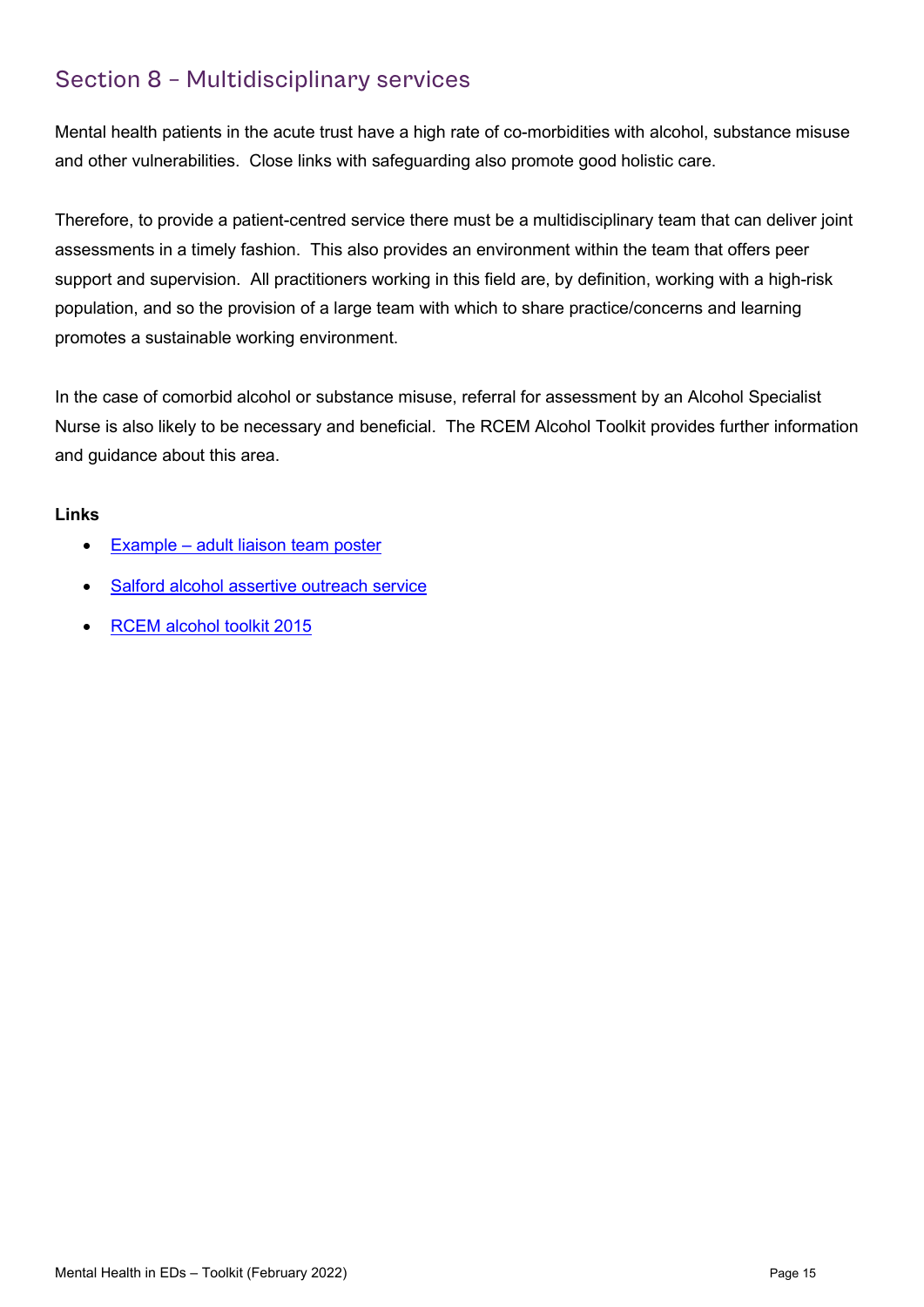## <span id="page-15-0"></span>Section 9 – Governance – Risk registers, incident forms, 4-hour & 12 hour breaches, and complaints

Identifying and recording risks associated with mental health care within your organisation can be a real driver for resource and change. Mental health services are frequently structured around geographical boundaries; the acute trust should be the focus for all these reports, otherwise the true picture is lost.

Many of the longest waiting ED patients have mental health problems. Due to the nature of the admission process, often the fact that they remain in ED for over 24 hours can be lost and they do not appear within the 12-hour bed request breach figures. A method for ensuring they are counted should be made possible in each organisation to allow correct data interpretation.

A good model is to have a joint governance meeting with your mental health provider with input from liaison and other services within the trust – inpatient, crisis team, duty medical team etc. Incidents, SIs, complaints, risks, and breaches can be reviewed regularly. In addition, give thought to including mental health cases in your ED Mortality & Morbidity governance structure. This will allow a forum to discuss significant cases and learn from current practice.

Investigation of serious incidents should have oversight from both acute hospital and mental health trusts as incidents often involve both organisations. If a patient or relative receives two separate responses to a complaint or incident this underlines the gaps in service provision, whereas a joint response is more likely to promote better working. If joint governance is impossible within a trust, then an alternative process should be arranged whereby cases can be reviewed by both the acute trust and the mental health trust.

ECIST have developed an audit of Mental Health patients which can help get evidence for gaps in service and help with 4 and 12 hour breach analysis. ECIST can also help with analysis of results.

- [Example of risk analysis](http://login.rcem.ac.uk/docs/Example%20of%20Risk%20Register.xlsx)
- [Generic agenda for a MH Governance meeting](http://login.rcem.ac.uk/docs/MH%20toolkit%202017/MH%20toolkit-Generic%20Agenda%20for%20Mental%20Health%20Governance%20Meeting.docx)
- RCEM Safer Care Toolkit
- [ECIST audit tool](http://login.rcem.ac.uk/docs/ECIP%20MH%20deep%20Dive%20MH%20AUDIT%20TOOL%20V2.2%20Blank.xlsx)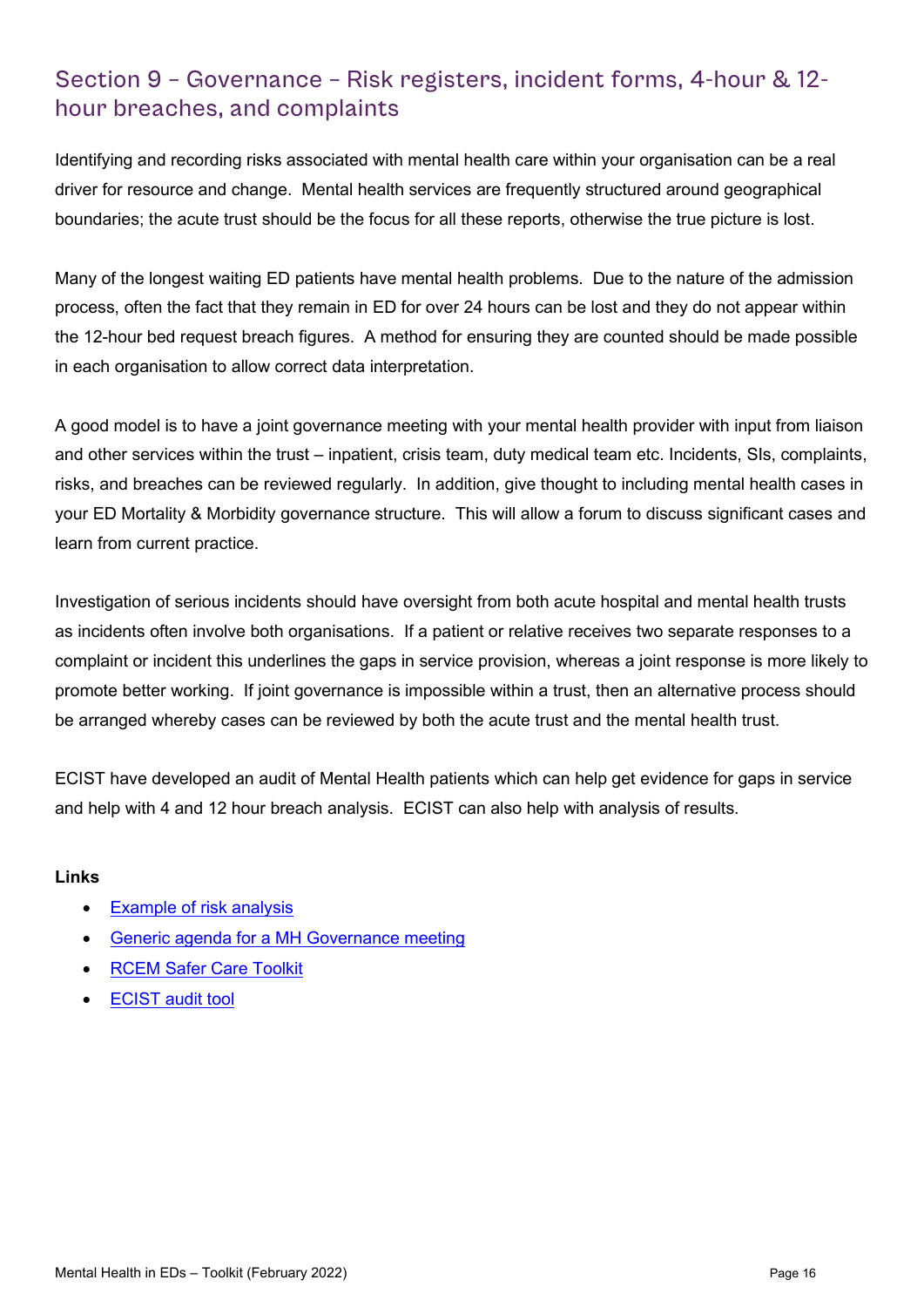## <span id="page-16-0"></span>Section 10 – Strategic presence in the acute trust

There will never be a time when liaison psychiatry is a priority for funding within a Community Mental Health Trust (CMHT). Therefore, the acute trust must push consistently for an appropriate and effective liaison service. There needs to be a liaison strategic hub within the acute trust for the following reasons:

- a) Trust risk register: identify the risk to patients with unmet liaison needs
- b) Compliance with national guidelines (this should be evidenced)
- c) Most benefits are trust-wide, or realised across the wider healthcare community, e.g. patients with medically unexplained symptoms
- d) Identification of acute trust service provision needs and gaps in service
- e) Enable disparate commissioning groups to agree to joint working or shared resourcing
- f) Transparent communication links with community services
- g) The bigger issues raised from mental health governance processes looking at incidents and complaints should be escalated to the acute trust executive body

#### **Links**

• [Example of MH risk register](http://login.rcem.ac.uk/docs/MH%20toolkit%202017/MH%20toolkit%20-%20Example%20of%20Risk%20Register.xlsx)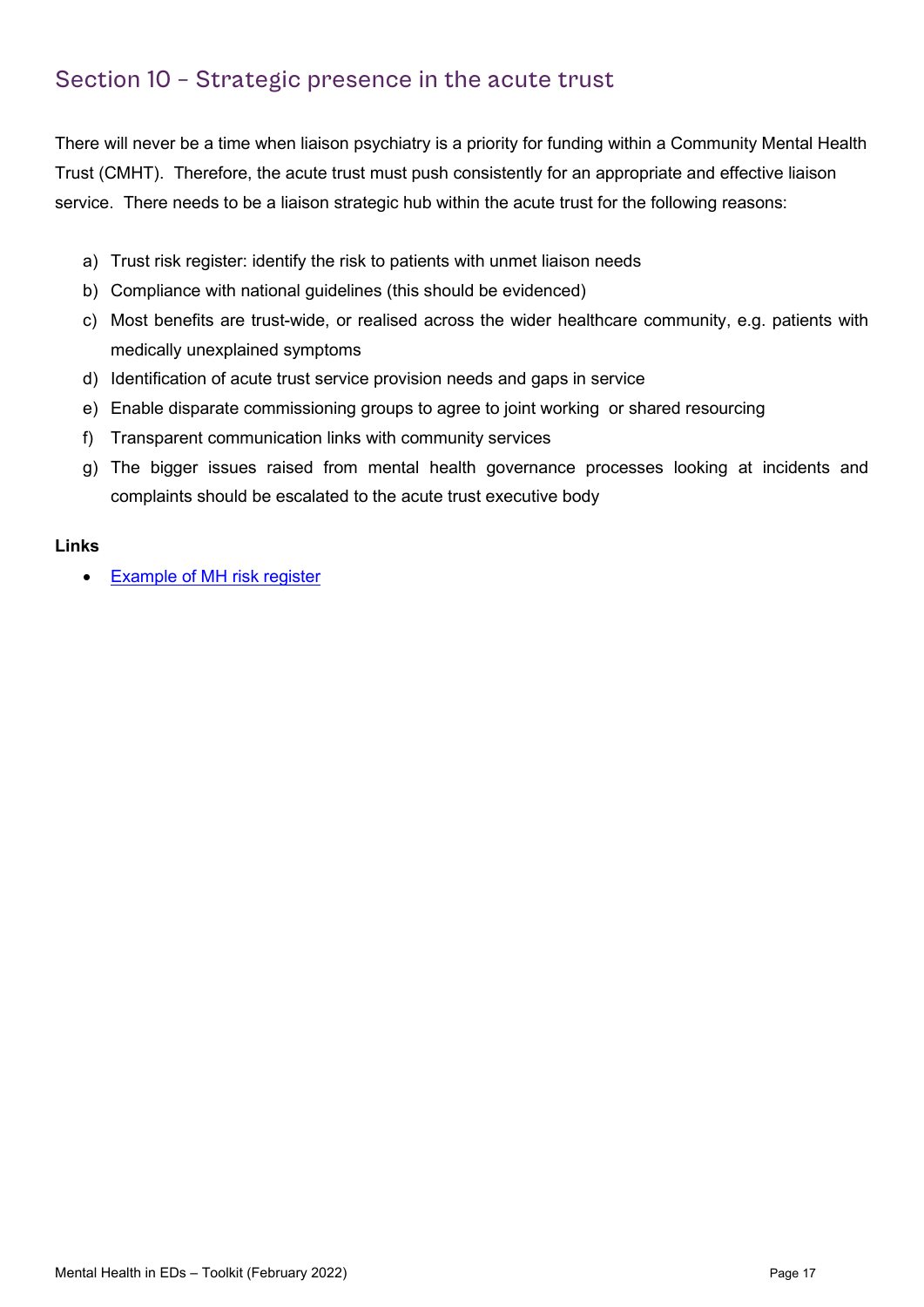## <span id="page-17-0"></span>Section 11 – Frequent Attenders and Care Plan Management

There are several patient groups with a mixture of mental health, substance misuse, and chronic medical problems that benefit from a consistent response. To help frequent attenders in the ED, the development of an agreed care plan may alter behaviours and contribute more constructively to the patient's needs. For example, some patients who are well known to services may benefit from a low-key response from the ED, without formal review by liaison staff, but a timely alert to their community team. In other cases, strategies to avoid admission or over-investigation may benefit the patient.

These care plans need to be actively managed and archived. They should be composed using all appropriate clinicians from the acute trust, mental health, primary care and community services, which may include police and ambulance services. They should include input from the patient as much as possible.

This is an important element of a liaison service in England, since the introduction of the mental health CQUIN in 2017 which requires EDs to reduce the number of attendances for a chosen group of mental health patients by 20% within the year.

ED staff and liaison staff should attend High Intensity User group meetings held by ambulance services and police, in order to work collaboratively.

It is useful for individual EDs to nominate a named consultant to co-ordinate and manage these plans.

- [RCEM Frequent Attenders Guideline](http://login.rcem.ac.uk/docs/RCEM%20Guidance/Guideline%20-%20Frequent%20Attenders%20in%20the%20ED%20(Aug%202017).pdf)
- [RCEM Frequent Attenders position statement](http://login.rcem.ac.uk/docs/RCEM%20Guidance/RCEM%20Frequent%20Attenders%20CQUIN%20statement%20(Aug%202017).pdf)
- **[Bristol High Intensity Users toolkit](https://solutions.hsj.co.uk/story.aspx?storyCode=7019514&preview=1&hash=473B8267849A003FC1270EE4FB90BC7D)**
- [Oxford frequent attender program](https://www.ouh.nhs.uk/news/article.aspx?id=779)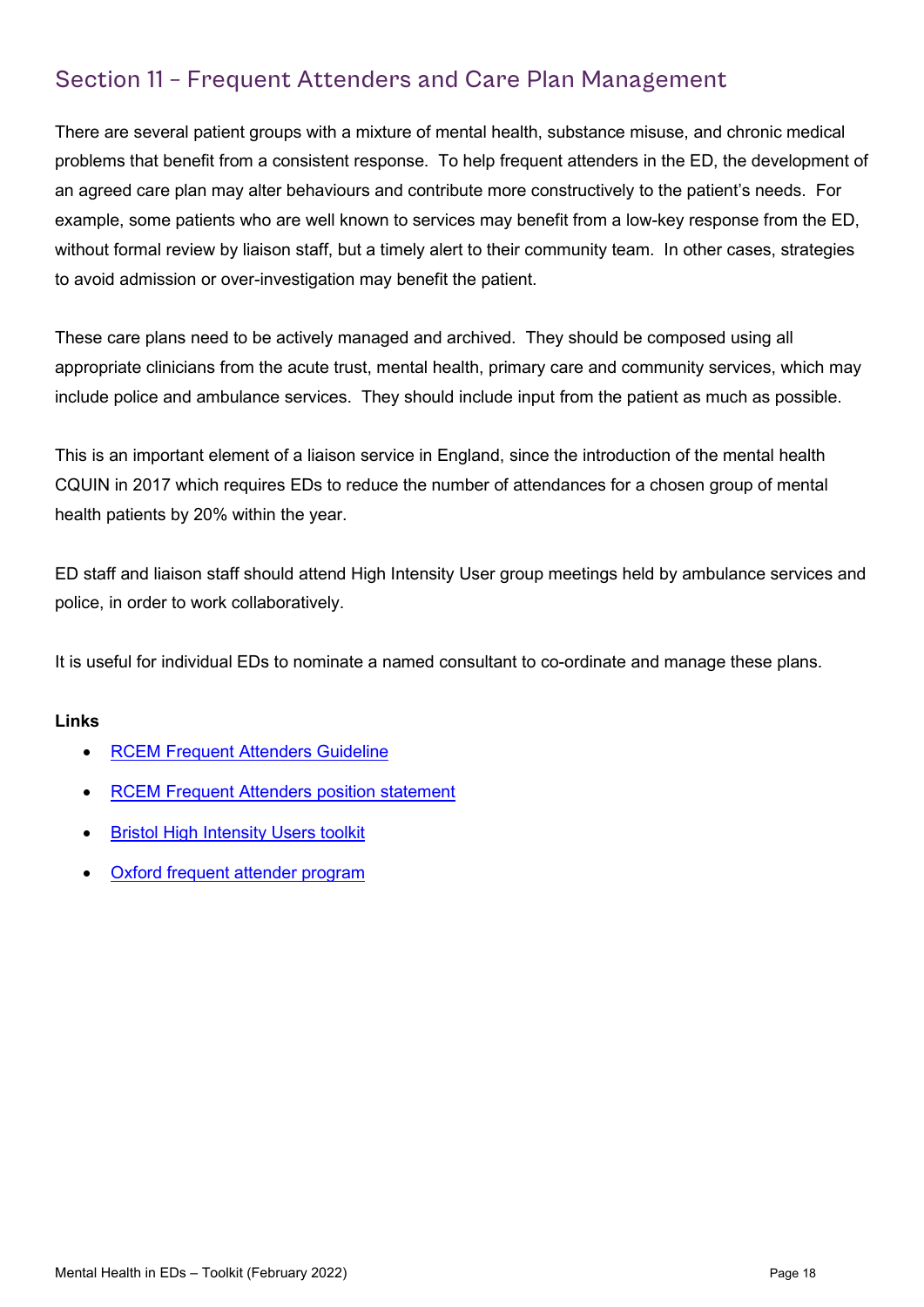## <span id="page-18-0"></span>Section 12 – Evaluation and Service User Involvement

ED and mental health services can be monitored and evaluated through various means. It is recommended that key performance indicators, such as time from arrival to referral to psychiatry, time from referral to assessment and percentage of patients admitted, are monitored.

Throughout mental health, service users have informed the development and delivery of services. This has been useful for both commissioners and providers, and it is highly recommended that service users provide input to commissioning and healthcare staff. This can be in the form of an occasional focus group, structured interviews or asking for written feedback. Allowing a service user to talk directly to staff about their experience of being in the ED can be a very powerful tool for change in attitudes and care giving.

#### **Links**

• [Example of KPI for Liaison Service](http://login.rcem.ac.uk/docs/MH%20toolkit%202017/MH%20toolkit%20-%20Examples%20of%20KPI%20reporting.docx)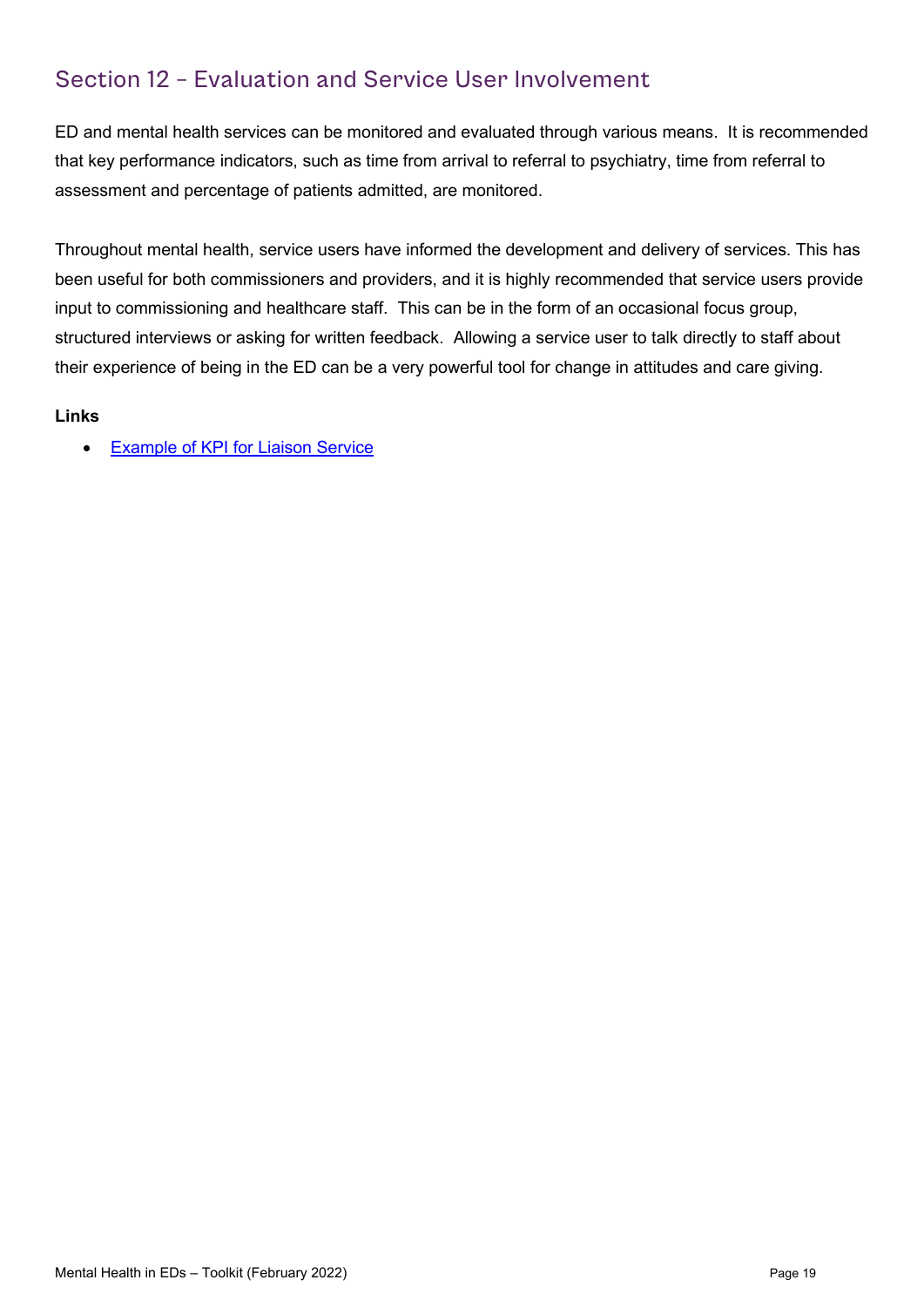## <span id="page-19-0"></span>Section 13 – Strong links with ED, Liaison and Community Mental Health Teams

There should be regular meetings between the acute trust/ED and your main provider of liaison psychiatry, so that you can increase links and understand each other. Involvement in each other's induction programme really helps to improve response times and flow of service. For the pure psychiatry trainees or staff grades, they may have no knowledge of the ED's clinical standards or time requirements. Equally, we need to understand the competing pressures that exist in mental health.

Forming links between the ED and other services can also be helpful such as the crisis team, 136 suite, personality disorder services, CAMHS and services for the homeless.

#### <span id="page-19-1"></span>Transfer policy

Inevitably, there is a regular flow of patients to and from the acute trust and mental health inpatient unit. It is helpful to meet and produce a shared policy to guide this process to ensure that clear lines of communication and responsibility are established. This includes some basic logistics, but should focus on the sharing of appropriate information and handover of care.

Whilst some of this is centred around MHA legislative requirements, there are also guidelines to ensure good transfer of clinical data.

#### **Links**

• [Example Transfer Policy](http://login.rcem.ac.uk/docs/MH%20toolkit%202017/MH%20toolkit%20-%20Transfer%20of%20Detained%20Patients%20to%20Acute%20Hospitals%20Pathway.docx)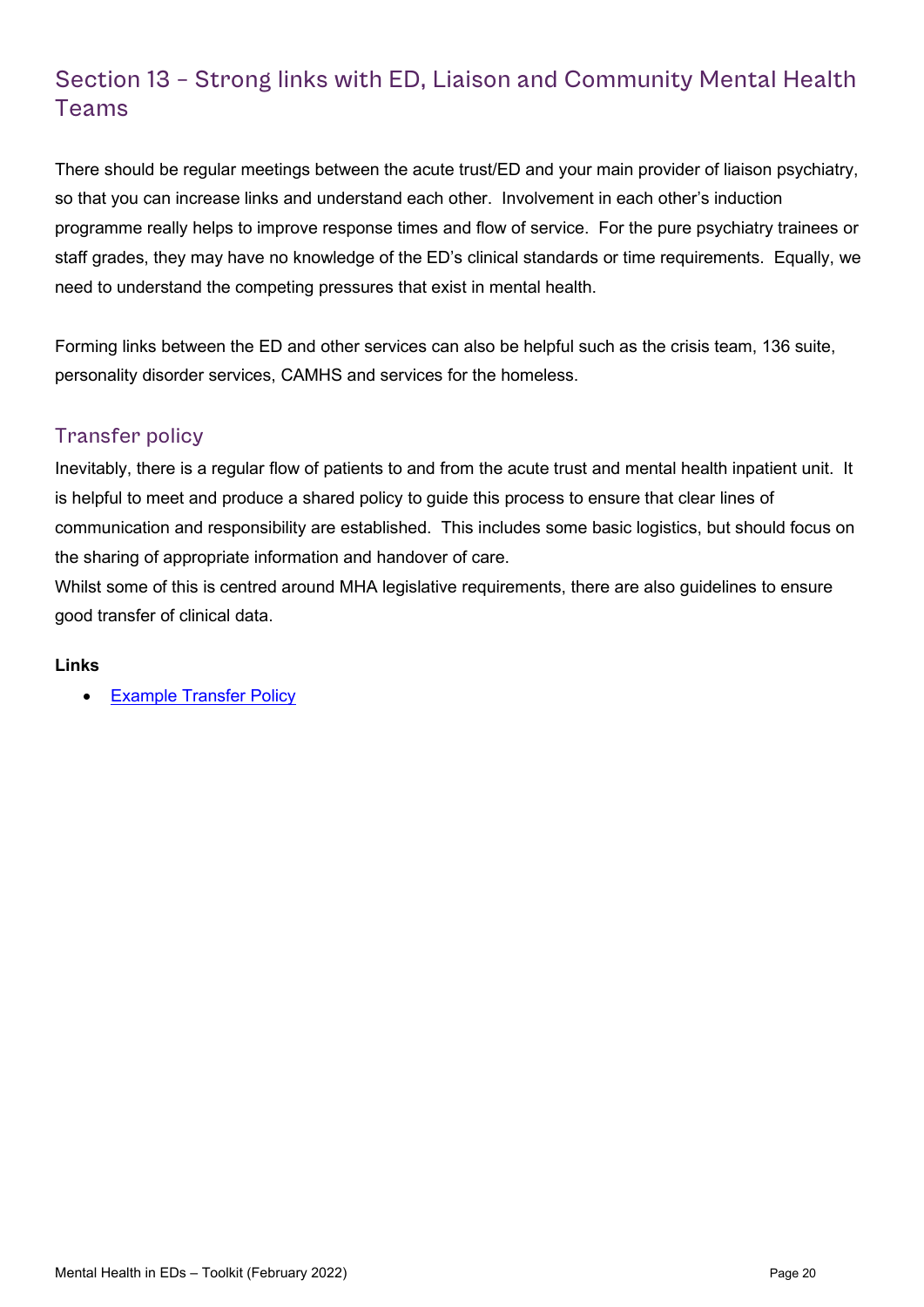## <span id="page-20-0"></span>Section 14 – Mental Health Act Policy & Section 136 patients

All areas in England will have a multi-agency policy for S136 patients. There should be an appendix relating to the use of Emergency Departments. It is prudent to ensure that this is appropriate for your local service, and that the ED is only used for S136 patients who have an acute healthcare need. Otherwise, it should be expected that mental health services should provide an assessment suite, or alternative space within the mental health unit, where a S136 patient can be appropriately assessed. RCEM agrees that police custody is not a suitable alternative when a S136 suite is unavailable.

The policy should also include a strategy to ensure that acceptable time frames for a mental health act (MHA) assessment are established, with provision for police to remain with the patient if they are managed in the ED.

Where police bring patients to the ED, not using a mental health legislative framework, there should be systems in place for good handover.

- [RCEM Section 136 guideline](http://login.rcem.ac.uk/docs/College%20Guidelines/A%20brief%20guide%20to%20Section%20136%20for%20Emergency%20Departments%20-%20Dec%202017.pdf)
- [S136 update from the Policing and Crime Act 2017](http://www.rcpsych.ac.uk/policyandparliamentary/changestos135and136mha.aspx)
- [London's Section 136 pathway](https://www.healthylondon.org/resource/peer-review-mental-health-crisis-pathways-children-young-people/) Peer review of mental health crisis pathways for children & young people
- [Mental health crisis care for Londoners: Section 136 pathway and health based place of safety](https://www.healthylondon.org/resource/mental-health-crisis-care-londoners/)  [specification](https://www.healthylondon.org/resource/mental-health-crisis-care-londoners/)
- [London police handover process \(not 136\)](https://www.healthylondon.org/resource/case-study-londons-mental-health-handover-form/)
- [Example S136 Flowchart](http://login.rcem.ac.uk/docs/MH%20toolkit%202017/MH%20toolkit%20-%20S136%20flow%20chart%20generic.docx)
- RCEM Guideline [The Mental Capacity Act in Emergency Medicine –](http://login.rcem.ac.uk/docs/RCEM%20Guidance/RCEM%20Mental%20Capacity%20Act%20in%20EM%20Practice%20-%20Feb%202017.pdf) deals with MHA and MCA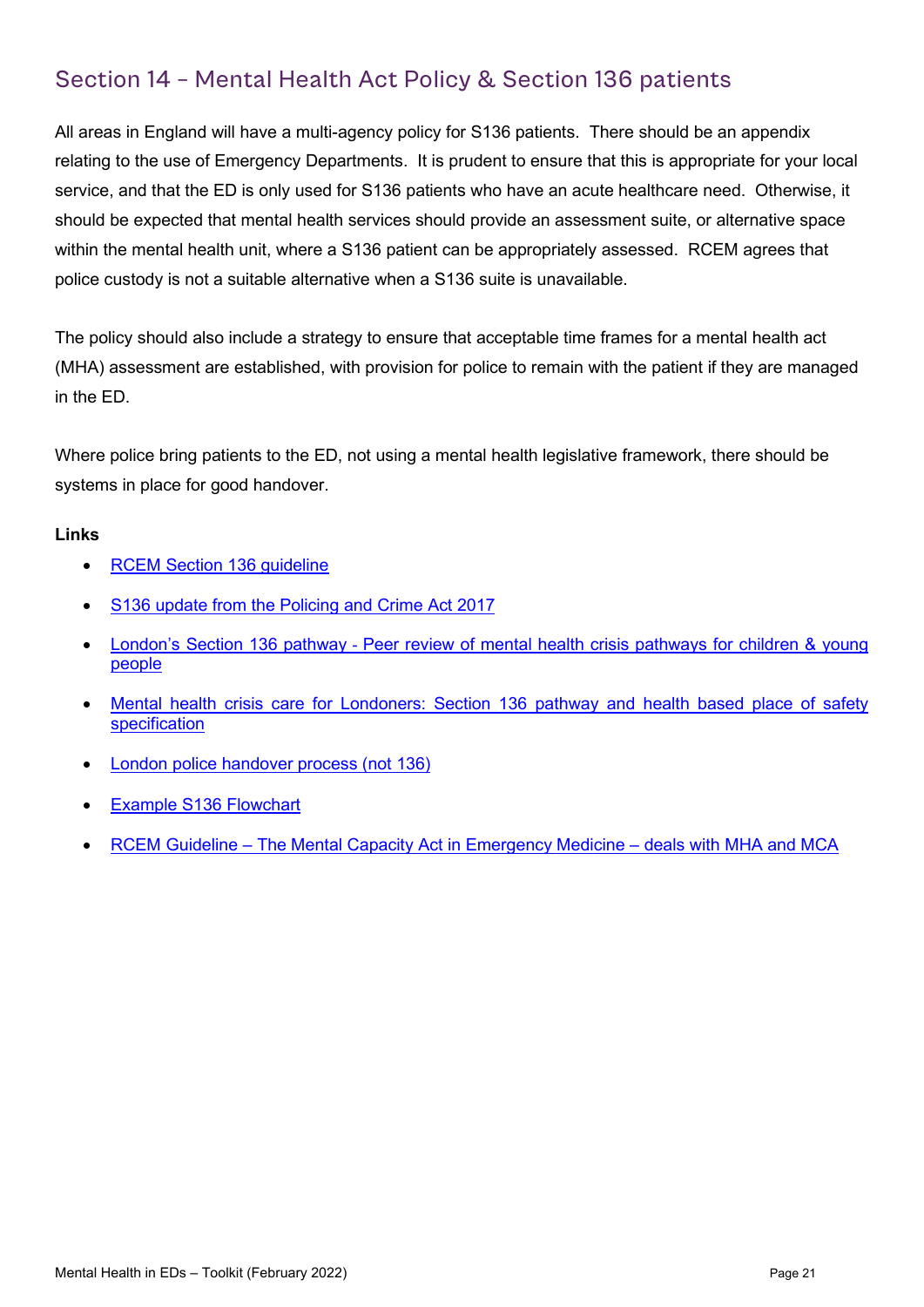## <span id="page-21-0"></span>Section 15 – National Representation and Resources

- NICE The College has had members sitting on the guideline development groups and expert reference groups where the outputs are relevant to the ED, e.g., self-harm, delirium, and alcohol.
- PLAN The accreditation committee for this is only quorate with representation from RCEM.
- Close working relationship with the Faculty of Liaison Psychiatry are in place to ensure collaborative working in all areas, but particularly on preventing suicide and the management of self-harm.

- [NICE](http://www.nice.org.uk/)
- [PLAN](http://www.rcpsych.ac.uk/workinpsychiatry/qualityimprovement/qualityandaccreditation/liaisonpsychiatry/plan.aspx)
- **[Faculty of Liaison Psychiatry](http://www.rcpsych.ac.uk/college/faculties/liaison.aspx)**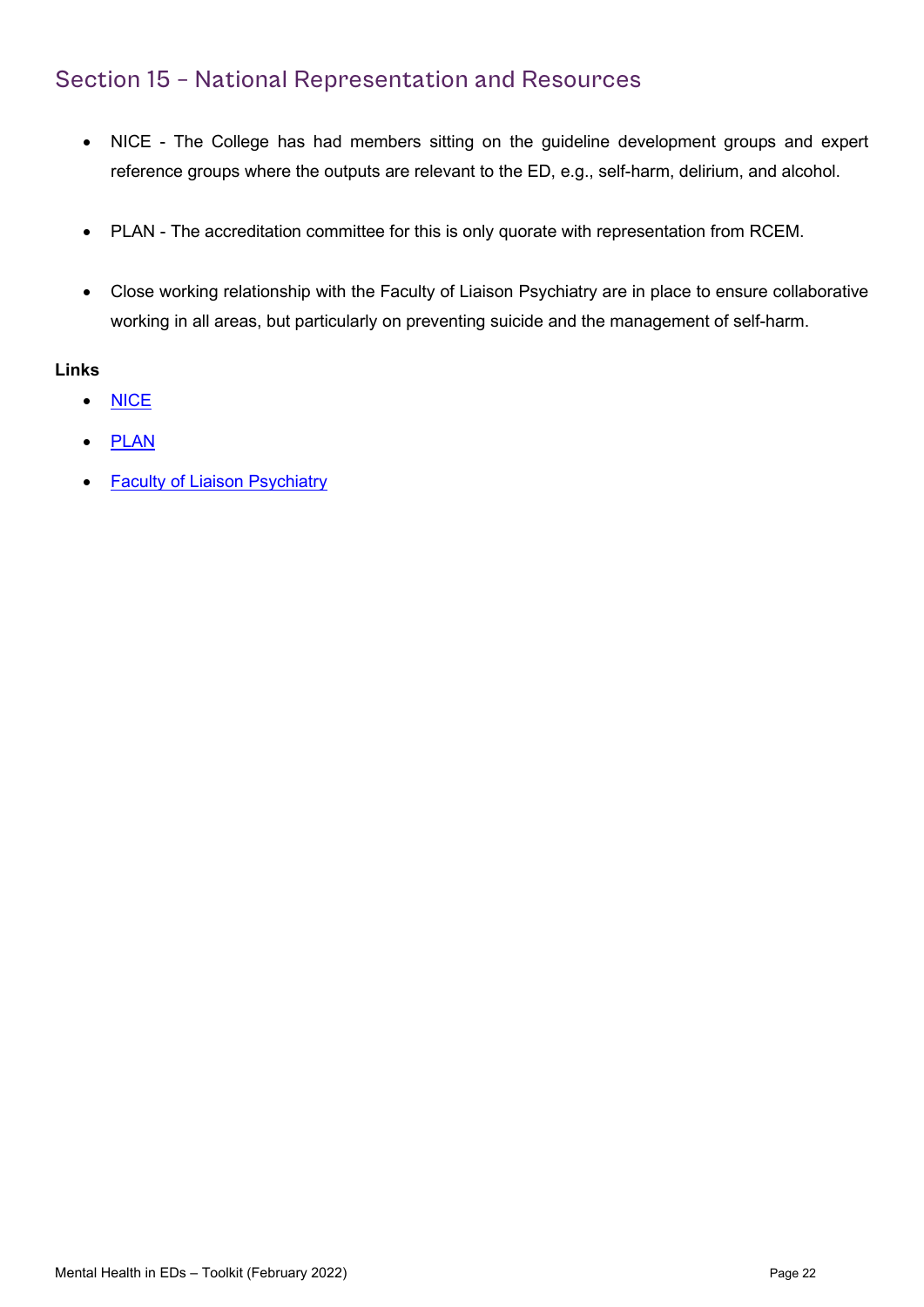## <span id="page-22-0"></span>Section 16 – Useful documents and Web Resources

<span id="page-22-1"></span>National Documents

- [Assessing Mental Health Services in Acute Trusts report \(CQC\)](https://www.cqc.org.uk/sites/default/files/20201016b_AMSAT_report.pdf)
- ALSG [APEx course Acute Psychiatric Emergencies](https://www.alsg.org/en/files/XFactsheet.pdf)
- [Achieving better access to Mental Health Services by 2020](https://www.gov.uk/government/publications/mental-health-services-achieving-better-access-by-2020)
- Kings Fund [Mental Health and New Models of Care: Lessons from the Vanguards](https://www.kingsfund.org.uk/publications/mental-health-new-care-models) P 30.
- [The 5 Year Forward View for Mental Health](https://www.england.nhs.uk/wp-content/uploads/2016/02/Mental-Health-Taskforce-FYFV-final.pdf)
- [Crisis Care Concordat](http://www.crisiscareconcordat.org.uk/)
- [MHA Code of Practice](http://login.rcem.ac.uk/docs/MH%20toolkit%202017/MH%20toolkit%20-%20MHA%20Code%20of%20Practice.pdf)
- [NCEPOD Treat as One full document](http://login.rcem.ac.uk/docs/MH%20toolkit%202017/MH%20toolkit%20-%20TreatAsOne_FullReport.pdf)
- [HSIB Mental Health Investigation](https://www.hsib.org.uk/news/hsib-national-report-reinforces-need-247-emergency-mental-health-care/)
- [Royal College of Psychiatrists](http://www.rcpsych.ac.uk/)
- [Side by Side \(RCPsych\)](https://www.rcpsych.ac.uk/docs/default-source/members/faculties/liaison-psychiatry/liaison-sidebyside.pdf)

#### <span id="page-22-2"></span>General Resources for Staff and Patients

- [MIND](https://www.mind.org.uk/)
- [Rethink Mental Illness](https://www.rethink.org/)
- [Samaritans](https://www.samaritans.org/)
- **[Finding Local Help](http://www.hubofhope.co.uk/)**
- **[Relate](https://www.relate.org.uk/)**
- [Distress Brief Intervention](https://www.dbi.scot/general/distress-brief-intervention-programme-overview/) (Scotland)
- [Access to mental health inpatient services in London](https://login.rcem.ac.uk/docs/London%20Mental%20Health%20Compact_June2019.pdf)
- [London Mental Health Compact Diagnostics Report](http://login.rcem.ac.uk/docs/London%20MH%20Compact%20diagnostics%20report.pdf)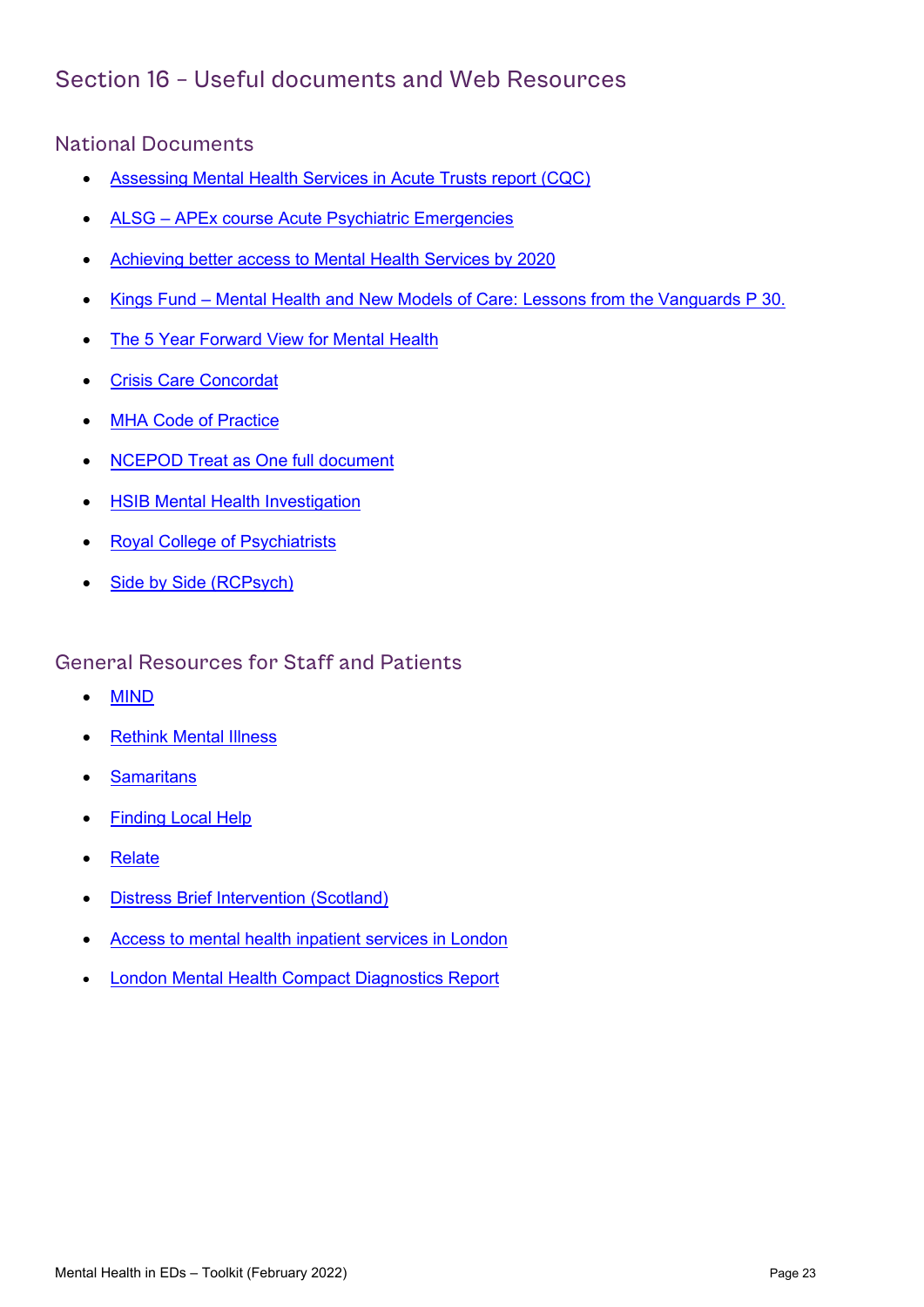#### <span id="page-23-0"></span>Suicide Prevention

- [Papyrus](https://www.papyrus-uk.org/)
- [Staying Safe](https://www.stayingsafe.net/)

#### <span id="page-23-1"></span>Eating Disorders

- [MARSIPAN guidelines for Anorexia Nervosa](http://login.rcem.ac.uk/docs/Clinical%20Standards%20and%20Guidance/Education%20board%20slides_marsipan.pdf)
- [BEAT](https://www.beateatingdisorders.org.uk/)
- [ABC](https://www.anorexiabulimiacare.org.uk/)

#### <span id="page-23-2"></span>CAMHS Resources

- [RCEM CAMHS Survey report](https://login.rcem.ac.uk/docs/RCEM%20Guidance/RCEM%20National%20Survey%20on%20CAMHS%20Report%20v3%20final.pdf)
- [NCEPOD Report](https://www.ncepod.org.uk/2019ypmh.html)
- "We can Talk" [face to face training](https://wecantalk.online/)
- "We can Talk" [online training resource](https://wecantalk.online/online/)
- [Young Minds](https://youngminds.org.uk/)

## <span id="page-23-3"></span>Refugees/Trafficking/Violence

- [VITA Network](http://www.vita-network.com/)
- [VITA Training](http://www.vita-training.com/)
- [Refugee Council](https://www.refugeecouncil.org.uk/)
- [RCEM Management of Domestic Violence Guidance](https://login.rcem.ac.uk/docs/College%20Guidelines/5t.%20Management%20of%20Domestic%20Abuse%20(March%202015).pdf)

#### <span id="page-23-4"></span>Police and Security Resources

- [RCEM Security and Restraint in the ED](https://login.rcem.ac.uk/docs/RCEM%20Guidance/RCEM%20Security%20and%20Restraint%20survey%20report%20FINAL%2010.03.21.pdf)
- [Maybo Training](https://www.maybo.com/training/healthcare/hospitals/)
- [Mental Health Cop](https://mentalhealthcop.wordpress.com/2012/05/17/quick-guide-rave-risks/)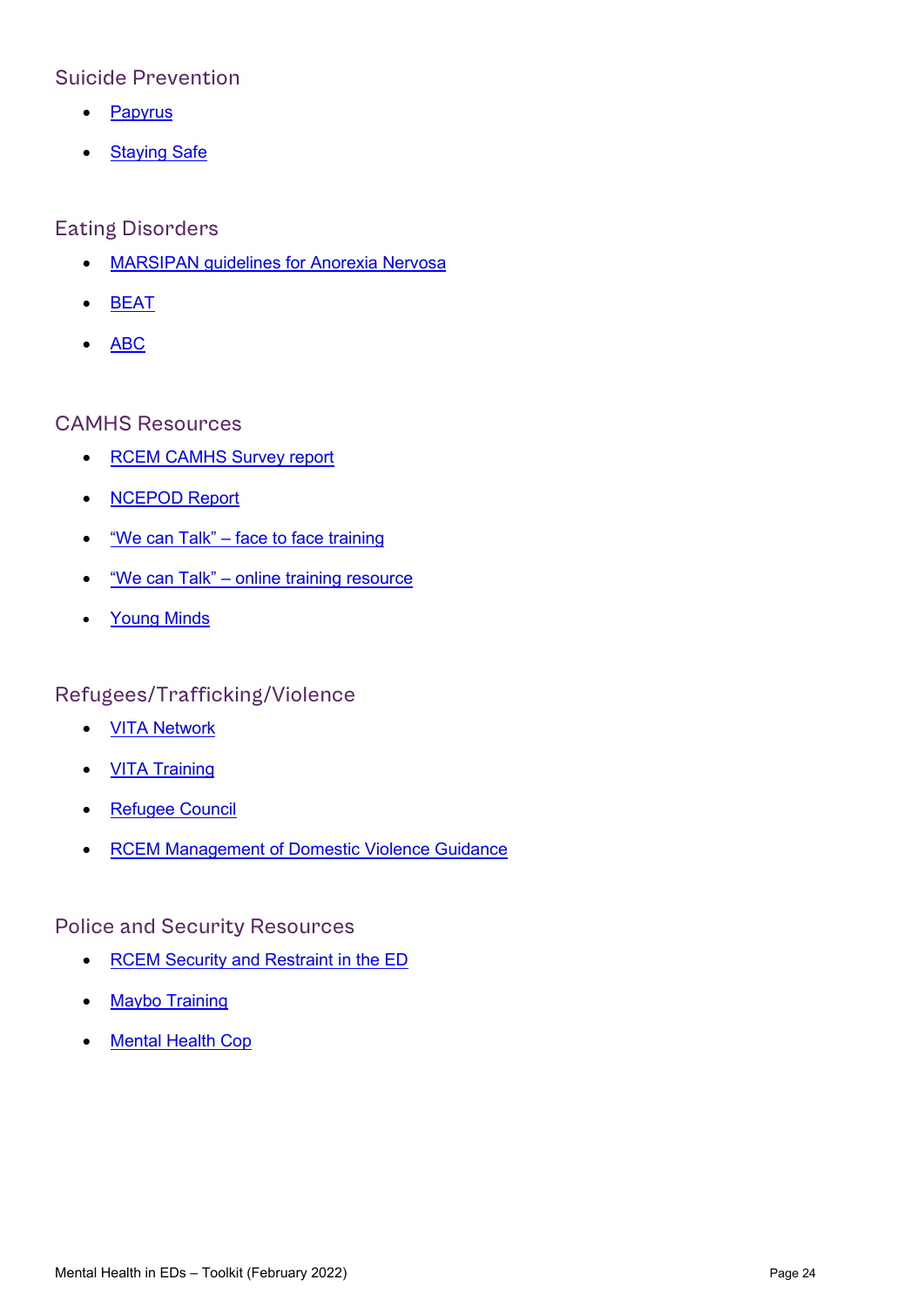## <span id="page-24-0"></span>Mental Health Act & Mental Capacity Act

#### **England**

- [Essex Chamber](https://www.mentalcapacitylawandpolicy.org.uk/)
- **[Mental Health Act](https://www.gov.uk/government/publications/code-of-practice-mental-health-act-1983)**
- [Mental Capacity Act](https://www.gov.uk/government/publications/mental-capacity-act-code-of-practice)

#### **Scotland**

- [Mental Health Act, Legislation, and Guidance](https://www.gov.scot/policies/mental-health/legislation-and-guidance/)
- [Mental Health Capacity Act](https://www.gov.scot/publications/adults-incapacity-scotland-act-2000-code-practice-third-edition-practitioners-authorised-carry-out-medical-treatment-research-under-part-5-act/)

#### **Wales**

• [Mental Health Act](https://gov.wales/sites/default/files/publications/2019-03/mental-health-act-1983-code-of-practice-mental-health-act-1983-for-wales-review-revised-2016.pdf)

#### **Northern Ireland**

• [Mental Health Act & Capacity](https://www.ncbi.nlm.nih.gov/pmc/articles/PMC7306743/)

#### <span id="page-24-1"></span>Patient & Information Leaflets

- [Patient Leaflet](http://login.rcem.ac.uk/docs/CXH%20Patient%20Leaflet%20for%20mental%20health.pdf) (Charing Cross Hospital)
- [NHS Veterans Leaflet](http://login.rcem.ac.uk/docs/NHS%20Veterans)
- [U Can Cope \(](https://www.rcpsych.ac.uk/mental-health/parents-and-young-people/young-people/u-can-cope!-how-to-cope-when-life-is-difficult-for-young-people)RCPsych)
- [Feeling Overwhelmed](https://www.rcpsych.ac.uk/mental-health/problems-disorders/feeling-overwhelmed) (RCPsych)

#### <span id="page-24-2"></span>Functional Illness

- [Dissociative Seizures](http://nonepilepticattacks.info/)
- [Medically Unexplained Symptoms](http://neurosymptoms.org/)

#### <span id="page-24-3"></span>Autism

• [Autistica](https://www.autistica.org.uk/)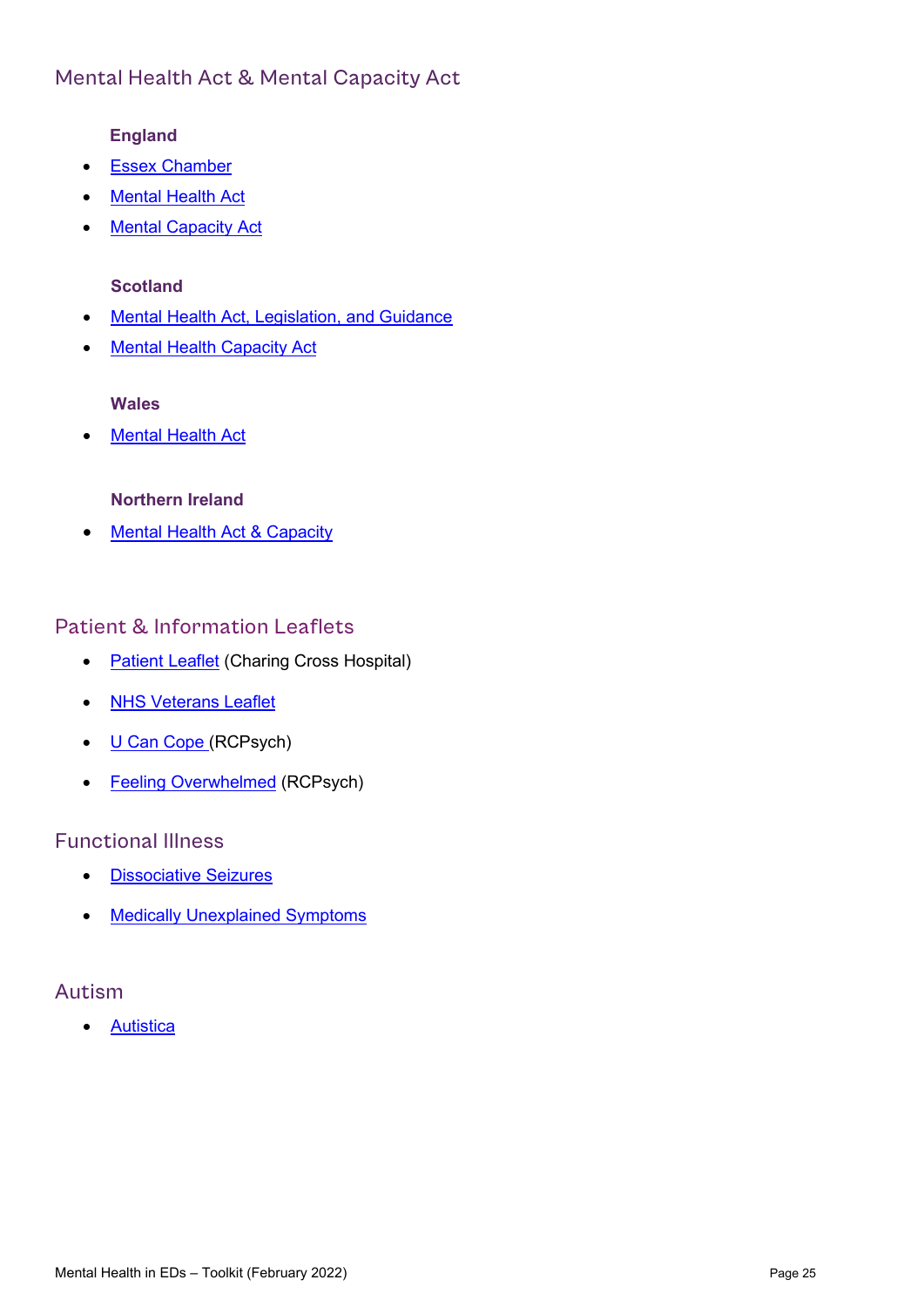## <span id="page-25-0"></span>Section 17 – Accreditation

The RCPsych runs PLAN Liaison services pay to sign up to gain accreditation. The cycle involves the submission of a self-audit, a visit by a peer review team who conduct an external review, and then all the information is considered at an accreditation panel. The process is wide in its remit and may consider all sizes of service. It looks at the personnel within the service, the environment, the education of ED staff, and feedback from patients and carers.

Where a service is accredited by PLAN, this offers assurance and benchmarking, which can provide a defence against future resource constraints. However, if the service does not meet the standard for accreditation the feedback is thorough, and where necessary involves communication at board level to demonstrate deficiencies in services and routes for improvement. This can be a significant driver for resource allocation and change.

The PLAN standards are regularly reviewed, and the accreditation panel consists of representatives from the RCPsych, RCP, RCEM, RCN, MIND and service users.

#### **Links**

• [Psychiatric Liaison Accreditation Network \(PLAN\)](http://www.rcpsych.ac.uk/workinpsychiatry/qualityimprovement/qualityandaccreditation/liaisonpsychiatry/plan.aspx)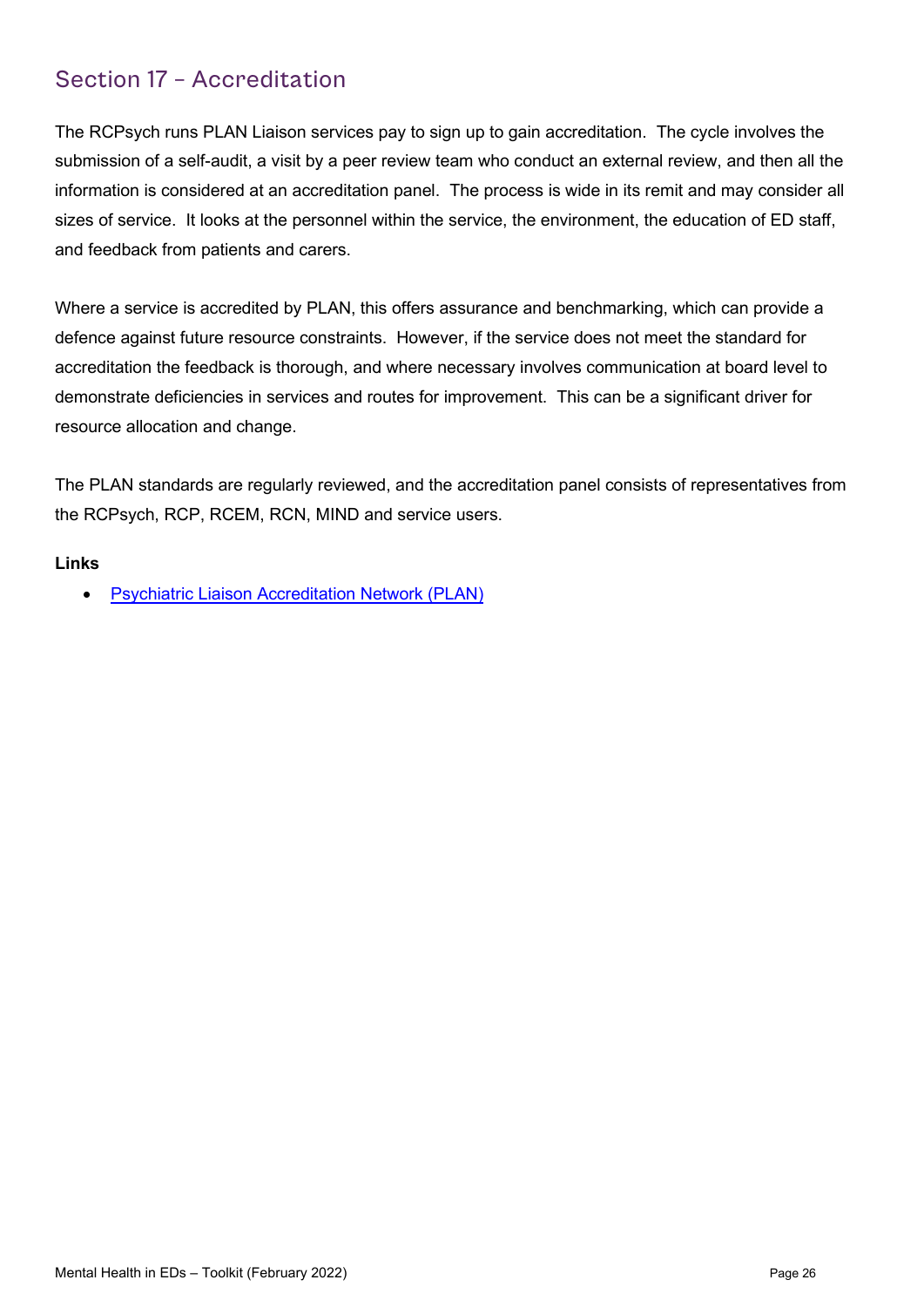## <span id="page-26-0"></span>Authors

Kate Swires-Hennessy and Catherine Hayhurst

This version was published in April 2021.

First published in February 2013, revised October 2017, March 2019, April 2021

## <span id="page-26-1"></span>Acknowledgements

Anne Hicks, Mental Health Committee, QEC Committee

## <span id="page-26-2"></span>Review

Usually within three years or sooner if important information becomes available.

## <span id="page-26-3"></span>Conflicts of Interest

None

## <span id="page-26-4"></span>**Disclaimers**

RCEM recognises that patients, their situations, Emergency Departments and staff all vary. This guideline cannot cover all possible scenarios. The ultimate responsibility for the interpretation and application of this guideline, the use of current information and a patient's overall care and wellbeing resides with the treating clinician.

## <span id="page-26-5"></span>Research Recommendations

Suicide risk assessment in the ED Benefits of joint working between ED and Liaison Psychiatry Reducing restraint in the ED

## <span id="page-26-6"></span>Key words for search

Mental health, mental health triage, suicide risk assessment, liaison psychiatry, section 136